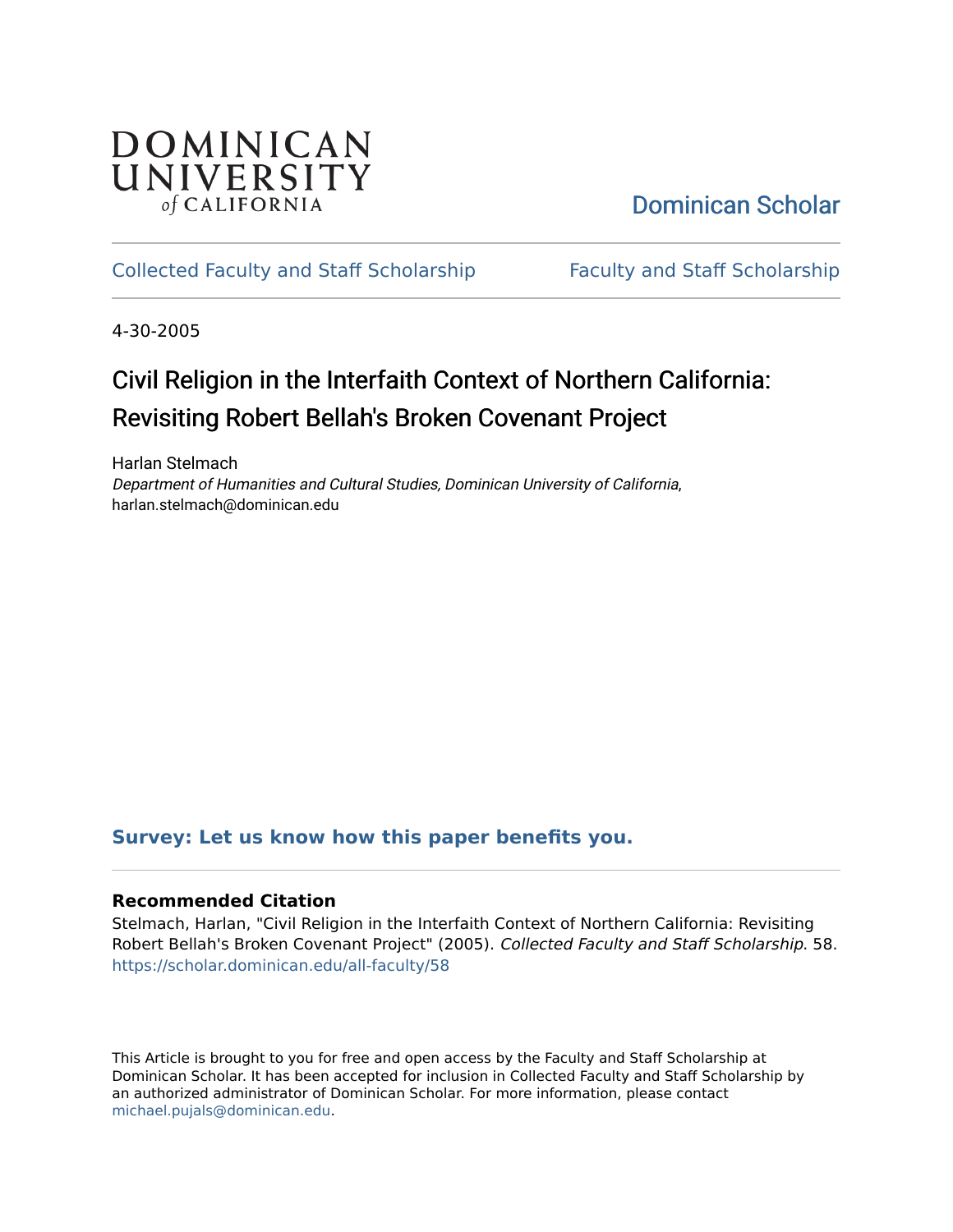Civil Religion in the Interfaith Context of Northern California: Revisiting Robert Bellah's *Broken Covenant* Project

By

Harlan Stelmach, Ph.D. Chair, Humanities Department Dominican University of California **Revised Paper from Presentation at** Pacific Coast Theological Society

November 6, 2004

Are there signs of new emerging myths and stories about our religious self-understanding as a nation that will help us address what Robert Bellah calls, our "third time of trial"? On and off for many years, I have been interested in the questions raised by Robert Bellah's work on civil religion. Specifically, I have sought answers to the above question posed in the last Chapter of *Broken Covenant*, "The Birth of New American Myths." Perhaps to be more precise about my interest in this question, I would at least have to go back to my graduate student days in Berkeley at the Graduate Theological Union (GTU) in the 1970's. In 1975 at the release of *Broken Covenant*, I organized a book event that included, Bellah, theologian, Robert MacAffee Brown, and ethicists, John Bennett, and Robert Lee. Brown and Bennett were teaching at Pacific School of Religion and Lee was teaching at San Francisco Theological Seminary. There was a packed sanctuary for the event at the University Christian Church. In the social, political and religious effervescence of the 60's and 70's, emerging new cultures were of interest to all.

But in some deeper sense, my interest in Bellah's civil religion project probably took hold in the late 60's while I was in seminary in the Divinity School at Harvard. Bellah's Daedalus article, "Civil Religion in America," which was written in 1966, seemed to be part of the warp and woof of the classes I was taking with James Luther Adams, Herbert Richardson and Talcott Parsons. In retrospect, I was probably more fascinated with the ideas than fully understanding or agreeing with them. It is safe to say that the idea of a nation having a religious meaning was intuitively important to me. With an early identity steeped in our American myths of "specialness" and my upbringing in the Protestant moral traditions, it was easy to assume the reality and the logic of Bellah's formulations.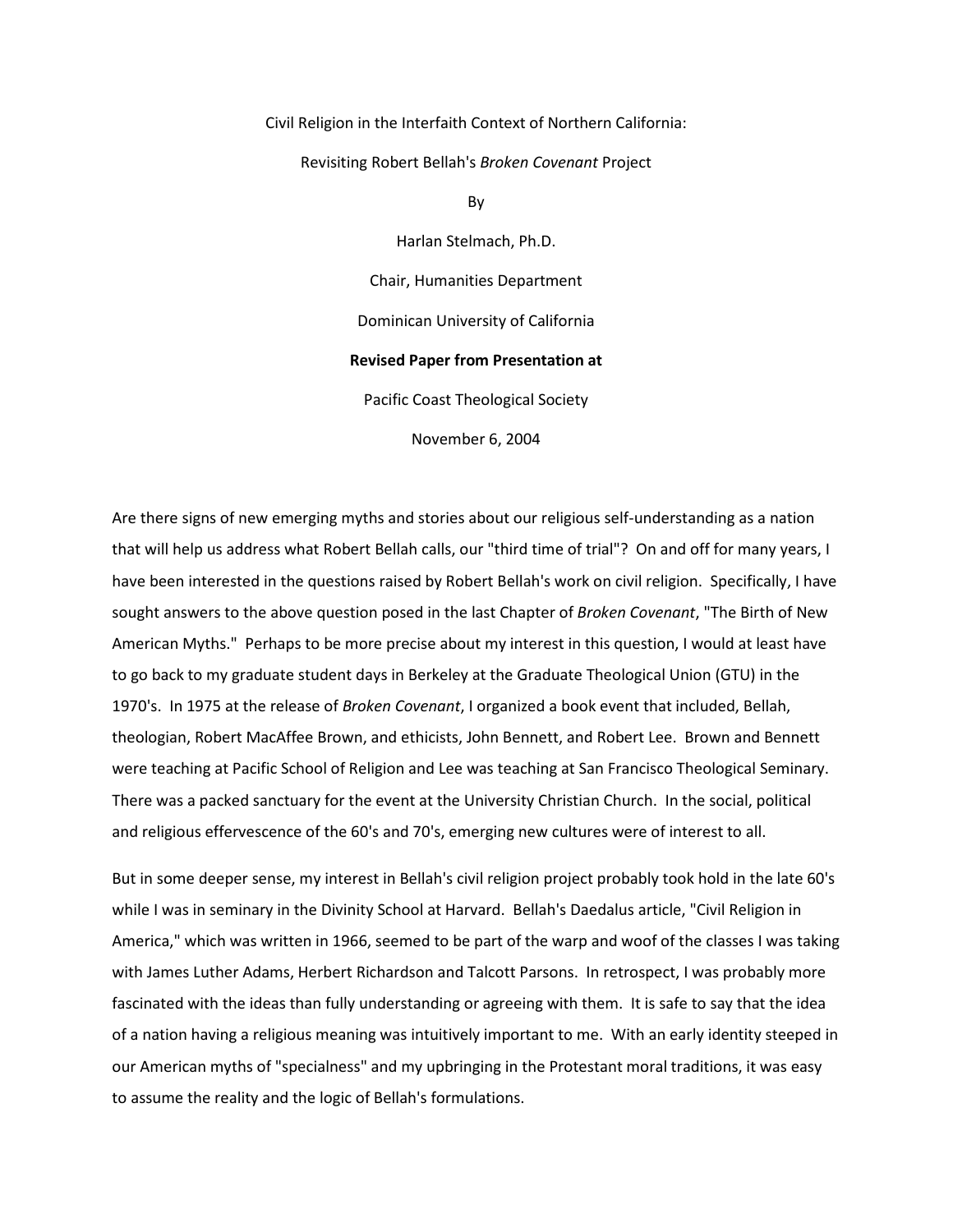The *Broken Covenant* also made a deep impression on one of my cultural hero's, journalist Bill Moyers. In 1988, after having returned to the GTU to direct the Center for Ethics and Social Policy, I was responsible for helping to arrange the GTU Dean's office for Moyers' interview with Bellah, which was part of Moyers' PBS "World of Ideas" series. In a private conversation, Moyers made a special point to single out *Broken Covenant* as his favorite work by Bellah. This comment was striking, for it was mentioned at the time Bellah's co-authored book, Habits of the Heart, was most recently a national best seller. If I recall correctly, Moyers was impressed with Bellah's deep Christian faith that guided his sociological interpretation and critique of American religious culture. He was aware that the two worlds of social science and religion rarely conversed with each other in the academy. In addition for Moyers, and I think for many of us who have studied the book, it is easy to be reminded of it whenever one of our Presidents delivers an inaugural or state of the union address. If not at these moments, at least during the presidential campaigns, Bellah's analysis of past public theology certainly becomes a means of historical and comparative analysis as well as very personal self- understanding as an American.

 Therefore, for many, and certainly for me, and perhaps for Moyers, *Broken Covenant* is a book that has become a touchstone in our journey to understand the religious meaning of the United States as "people" searching for our purpose in history. It is a deeply intellectual and personal journey of responsible citizenship. I continue to use *Broken Covenant* in my "Religion and Social Theory" courses. I look to the book for insight to comprehend President George W. Bush's view of America as the implicit (and increasingly explicit)<sup>[1]</sup> vehicle for spreading "God's gift of freedom to the world." It is also helpful in interpreting Ronald Reagan's remake of scriptural language in his own image when he referred to the United States as a "shining" city on a hill. <sup>[2]</sup> Bellah has returned time and again to the themes outlined in this book since 1975. Published just prior to the bicentennial of our independence, it is a book that helped us to understand our myth of origin as it relates to our purpose as an "American experiment," and an "exemplar nation." Since then, Bellah has continued to deepen his analysis of our national religious symbols, myths and language. His subsequent writings have extended his analysis of this third time of trial and the individual, economic, social, political and cultural factors that have helped to create the crisis.

 It is not surprising that I return once again to *Broken Covenant*, Bellah's most complete account of American civil religion, to attempt to understand my work in the interfaith activities of Northern California. It is not my plan in this paper to address all of Bellah's writings on civil religion.<sup>[3]</sup> However, I will make reference to a number of these in order to make my point about *Broken Covenant*. It is also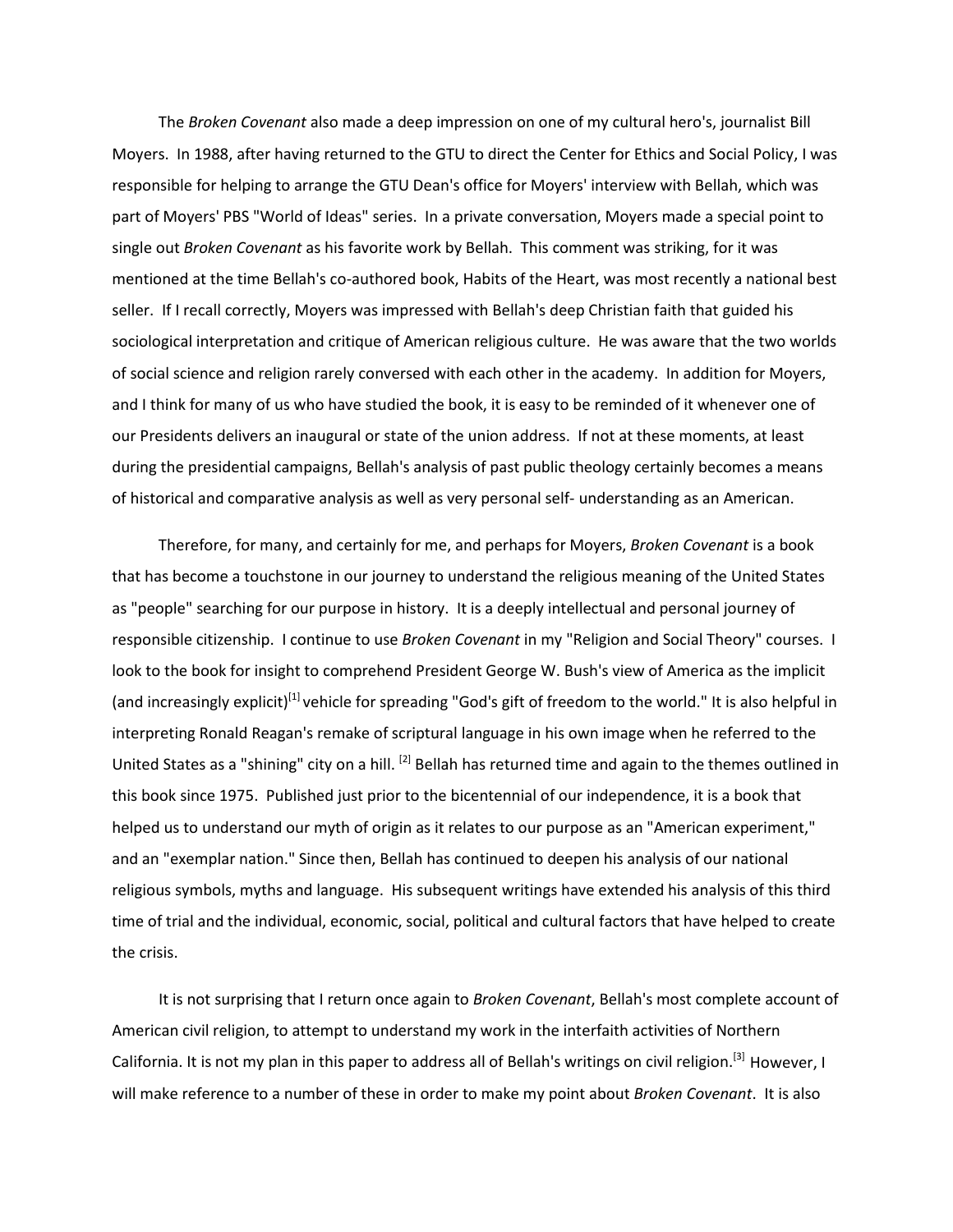important to note that Bellah rarely uses the term "civil religion" since the debates about the concept in the 70's and 80's. I will not debate the concept in this paper. I will only offer Bellah's early operational understanding, with which I agree. A quick literature search about civil religion will reveal that Bellah's concept and the debate is very much alive and active in the academy.  $^{[4]}$  My goal in this paper is to revisit the original formulations in *Broken Covenant* and to build on them. I will do this in four steps.

- Outline Bellah's notion of a "third time of trial" for the United States.
- Describe Bellah's concept of the original covenant with God to which we as an American people have sought to be faithful as an expression of our best sense of ourselves.
- Present Bellah's analysis of the forces that have undermined our covenant promise to build an ethical society.
- Revisit Bellah's speculations about new movements in American society that might help us meet the test of our third time of trial.

Taking the lead from Bellah's formulations and his speculations about potential positive changes in America, I will apply these insights to my experience in the last ten years while working on interfaith activities. I will try to discern whether or not those of us participating in the interfaith activities are helping to meet the third time of trial as Bellah defines it. Further I will speculate on whether or not we might be deepening the crisis or just producing results that are of limited importance. My preliminary judgment is hopeful but not optimistic. My analysis will rely on informal interviews, survey data and my reflections as an organizer and long-time participant in these activities while serving as a Board Member of numerous inter-religious organizations. I will conclude my analysis with some constructive suggestions for the interfaith movement.<sup>[5]</sup>

 First, some clarification of terms, I use the following statement of Bellah's as my working understanding of civil religion in general and how it applies to the United States. It was written as a footnote to the reprinting of his "Civil Religion in America" article in Beyond Belief.

…I defend myself against the accusation of supporting an idolatrous worship of the American nation. I think it should be clear from the text that I conceive of the central tradition of the American civil religion not as a form of national self-worship but as the subordination of the nation to ethical principles that transcend it and in terms of which it should be judged. I am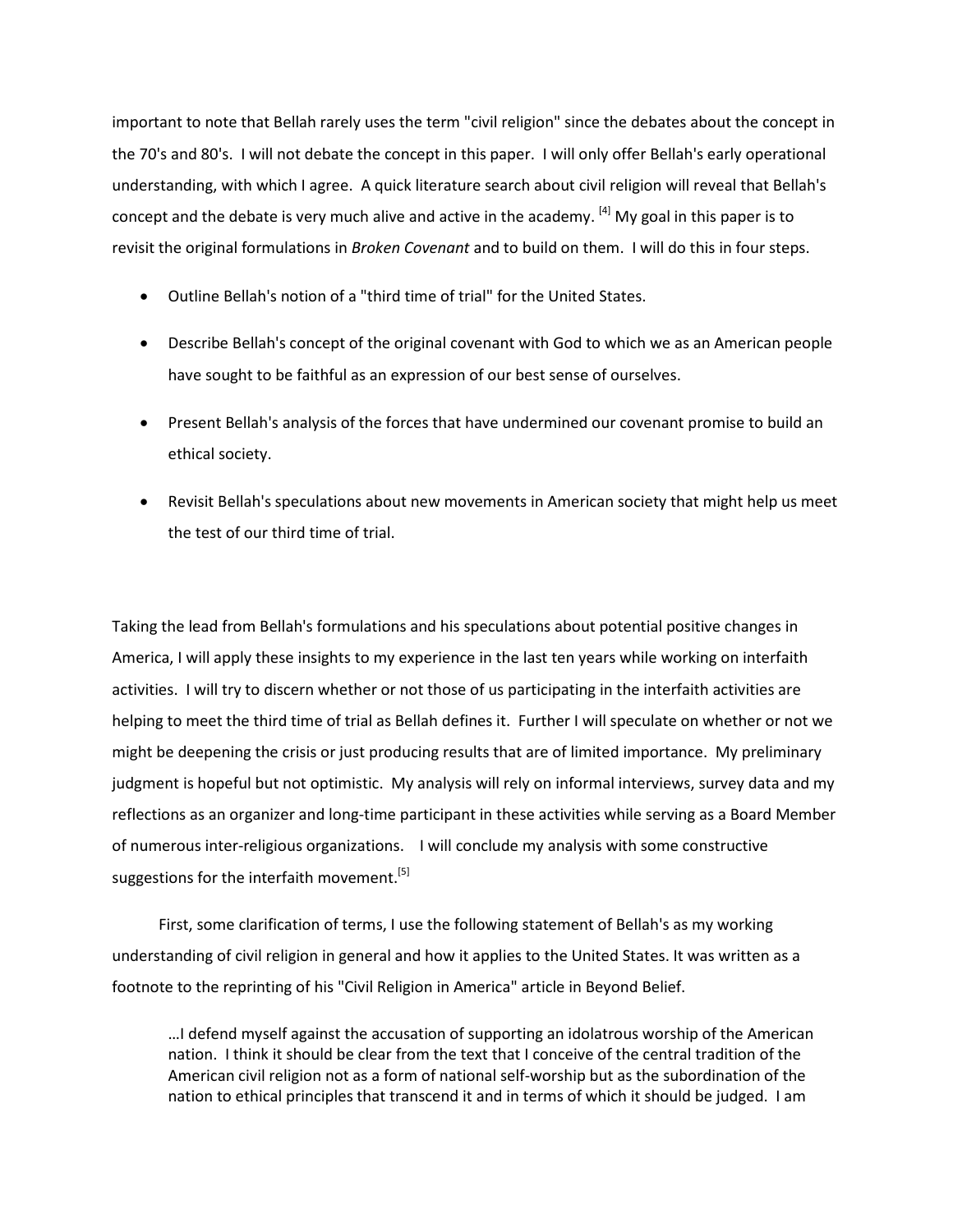convinced that every nation and every people come to some form of religious selfunderstanding whether the critics like it or not. Rather than simply denounce what seems in any case inevitable, it seems more responsible to seek within the civil religious tradition for those critical principles which undercut the ever-present danger of national self-idolization.<sup>[6]</sup> [Emphasis mine]

My use of the term "interfaith" is less precise. Typically I will be using it the way most individuals in the interfaith movement define it when they use it. In this sense, it is most often meant to describe activities that are designed to encourage an encounter with faith traditions other than one's own. The basic motivation for this encounter grows out of a respect and a willingness to appreciate the difference of another faith tradition.<sup>[7]</sup> From my experience, when one talks about being "interfaith," it also suggests that individuals affirm a multi-religious path to religious truth or religious self-understanding. My preference is to use the concept "religious pluralism" when talking about multi-paths to religious self-understanding, either as a search for truth, salvation or enlightenment.<sup>[8]</sup> Therefore, I often interchange the two terms " interfaith" and "religious pluralism " to have the same meaning. I will also suggest distinctions such as, "deeper" or more "authentic" pluralism. I use "religious diversity" to suggest a simple observable fact about religious expression today in the United States: it is more diverse than it has ever been.

However, when analyzing American civil religion, the scope and depth of religious diversity, and therefore the possibility of pluralism, become a more complex issue and an open question. By this I mean two things. First, a significant majority of Americans still seem to be influenced by Jewish and Christian symbols, whether explicitly or implicitly. Second, the grip of American culture is so strong that second generation immigrants are homogenized to an "American" cultural identity that is often more defining than their religious identity.<sup>[9]</sup> The lack of a constitutive religious content of this identity is part of the focus of this paper. At a minimum, I am suggesting, similar to Bellah's concept of civil religion, that a constitutive religious expression must not be self-worship of any kind, national or cultural, but one that must be subordinated to a divine source that transcends us and in terms of which one should be judged. This concern underlies Bellah's analysis of our "third time of trial."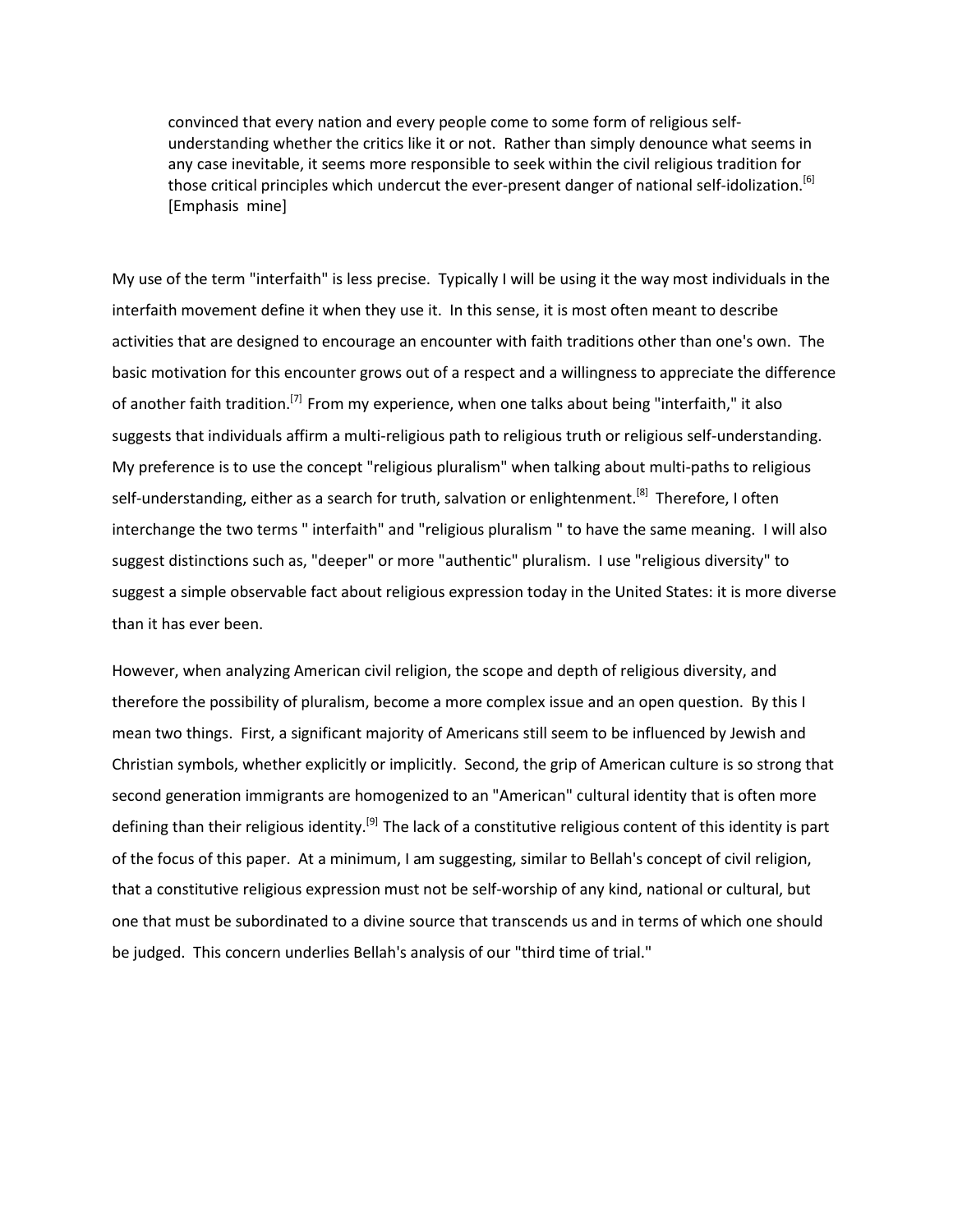#### **The Third Time of Trial**

 Bellah sounds the alarm on the first page of *Broken Covenant*. As a nation begun self-consciously as an experiment in freedom and justice, we are being tested once again. Can the experiment be fulfilled? Can we be an "exemplar nation? " Bellah: "We live at present in a third time of trial, at least as severe as those of the Revolution and the Civil War. It is a test of whether our inherited institutions can be creatively adapted to meet the 20th Century crisis of justice and order at home and in the world."<sup>[10]</sup> Or in "Civil Religion in America," though we have yet to fully meet the second time of trial, he says we have been "overtaken by a third great problem that has led to a third crisis, in the midst we stand. This is the problem of responsible action in a revolutionary world...."<sup>[11]</sup> In both statements Bellah is focusing on at least three important concerns. First, there is a question about whether the institutions of our origin are sufficient as constituted or presently interpreted. Second, we have unfinished business internally, there is still the goal of extending equal protection under the law for all our citizens. Third, and it is here that I think Bellah is most concerned, defining our role as a responsible nation among other nations.<sup>[12]</sup>

His first civil religion article was written during the Viet Nam War. In most of his subsequent writings about the United States, as with *Broken Covenant*, our international role is the focus of this time of trial. If Bellah was worried during the Viet Nam War, our current war in Iraq may be our pen-ultimate test. However, what really concerns him is that there are forces internal to our nation that will truncate our responsible role in the world. "It is a test of whether we can control the very economic and technical forces which are our greatest achievement, before they destroy us."[13] Our ability to meet the external challenge of being a responsible nation in the world will be determined in large part by how we interpret our "success." Is this a success of wealth or of faithfulness, in civil religious terms? Has wealth become an end in itself and our birthright or is it a hoped for consequence, but not a guarantee, of our faithfulness to our covenant when we are under the judgment of transcendent principles? National self- idolization is again presenting itself as a test. Bellah saw this clearly in the 70's and he sees it today. Therefore, it is as crucial for the first part of the 21st Century as it was for the last half of the 20th Century.

 As in previous trials, Bellah suggests that our test is severe; "the existence of our nation is called into question," and even our destruction. During our war of Independence, our first test, we fought for the "institution of liberty." The Civil War, our second time of trial, was the "preservation of the union and the extension of equal protection of laws for all members of society."<sup>[14]</sup> What is it about our own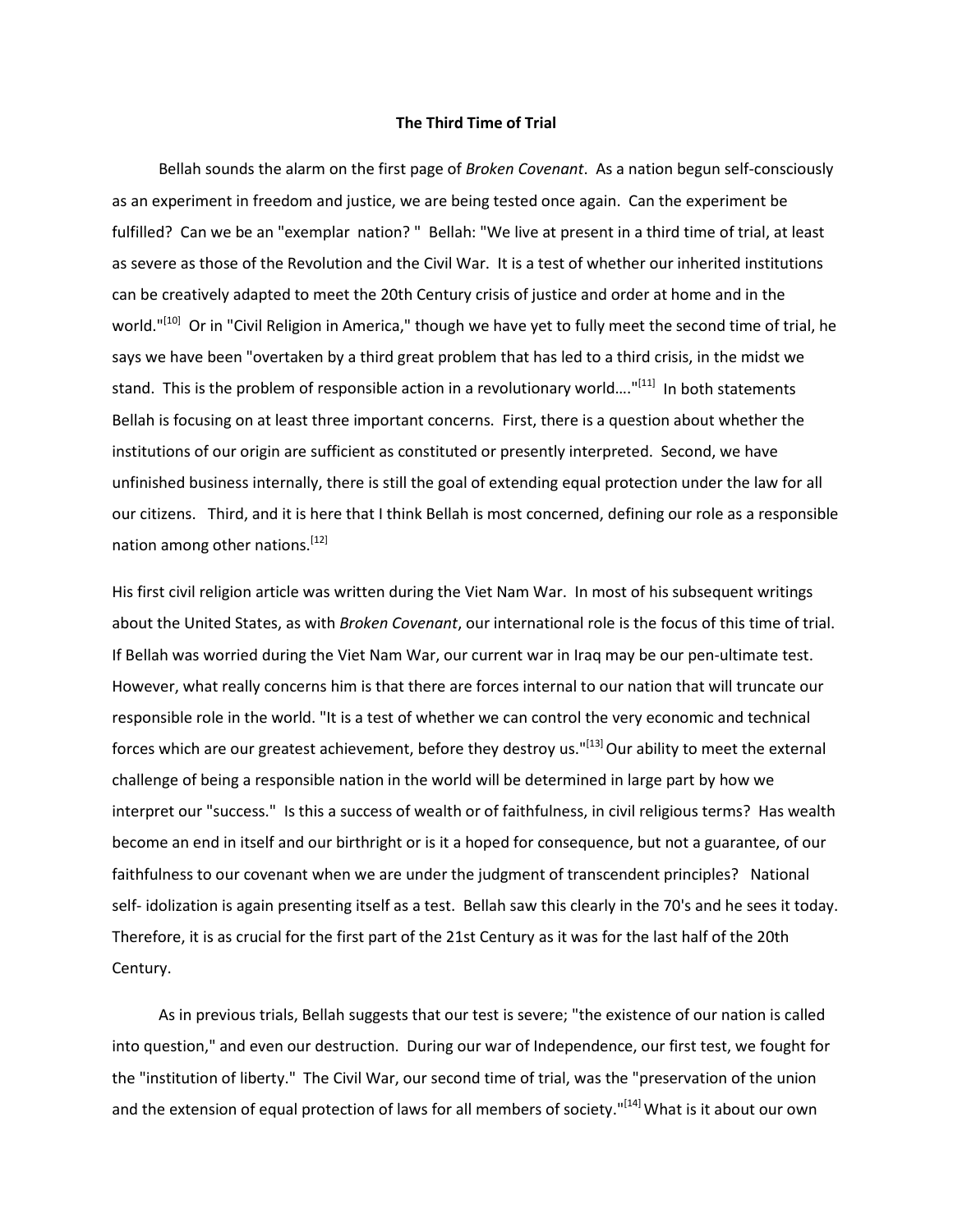success that may destroy us in the third trial? And why is this a perversion of our civil religious tradition? The answers to these questions are at the heart of the meaning of the American experiment from the beginning of the European settlements on this continent. There was and is, according to Bellah, a sense that if we were a faithful nation, lived up to our "covenant" we would "succeed." But if we became corrupted, even by our own success, we would go the way of other great nations. What was the content of this covenant? What were the signs of corruption? Bellah turns to the writings of John Winthrop, and later, those of Thomas Jefferson and Abraham Lincoln, to illustrate what he feels was the self-understanding of the young American nation.

#### **The Covenant**

 If we survived the two previous times of trial, our "solutions" should give us a hint of the content of the covenant. Winthrop, a Christian, in colonial times articulates for Bellah the essential structure and internal value content of the covenant. Jefferson, a Deist, helps to sustain the basic ingredients during the revolutionary war and the institutionalization of the external covenant, the Constitution. Lincoln extends the interpretation of the covenant and broadens the religious language of a nation under divine judgment. It is important to stress that Bellah has both a sympathetic and critical view of each of these figures, as well as of the original formulation of the covenant that he felt could be and was perverted. His is not a wishful or romantic understanding of the tradition. He also helps to point out that at its inception, there was a religiously pluralistic solution to the covenant that became institutionalized in our first amendment and the Constitution itself. A fact that is often overlooked and that has important consequences for sustaining a religious pluralism today through the interfaith movement.

 The key role of Winthrop for Bellah, has been underscored in many of his books and lectures since *Broken Covenant*. But in *Broken Covenant* a major portion of Winthrop's 1630 sermon, "A Modell of Christian Charity,"<sup>[15]</sup> is reprinted. Preached on board ship before the founding of the Massachusetts Bay Colony, of which he was the first leader, Winthrop stresses consequences for a *Broken Covenant* with God:

…for wee shall be as a Citty upon a Hill, the eies of all people are uppon us: soe that if wee shall deale falsely with our god in this worke wee have undertaken and soe cause him to withdrawe his present help from us, wee shall shame the faces of many of gods worthy servants, and cause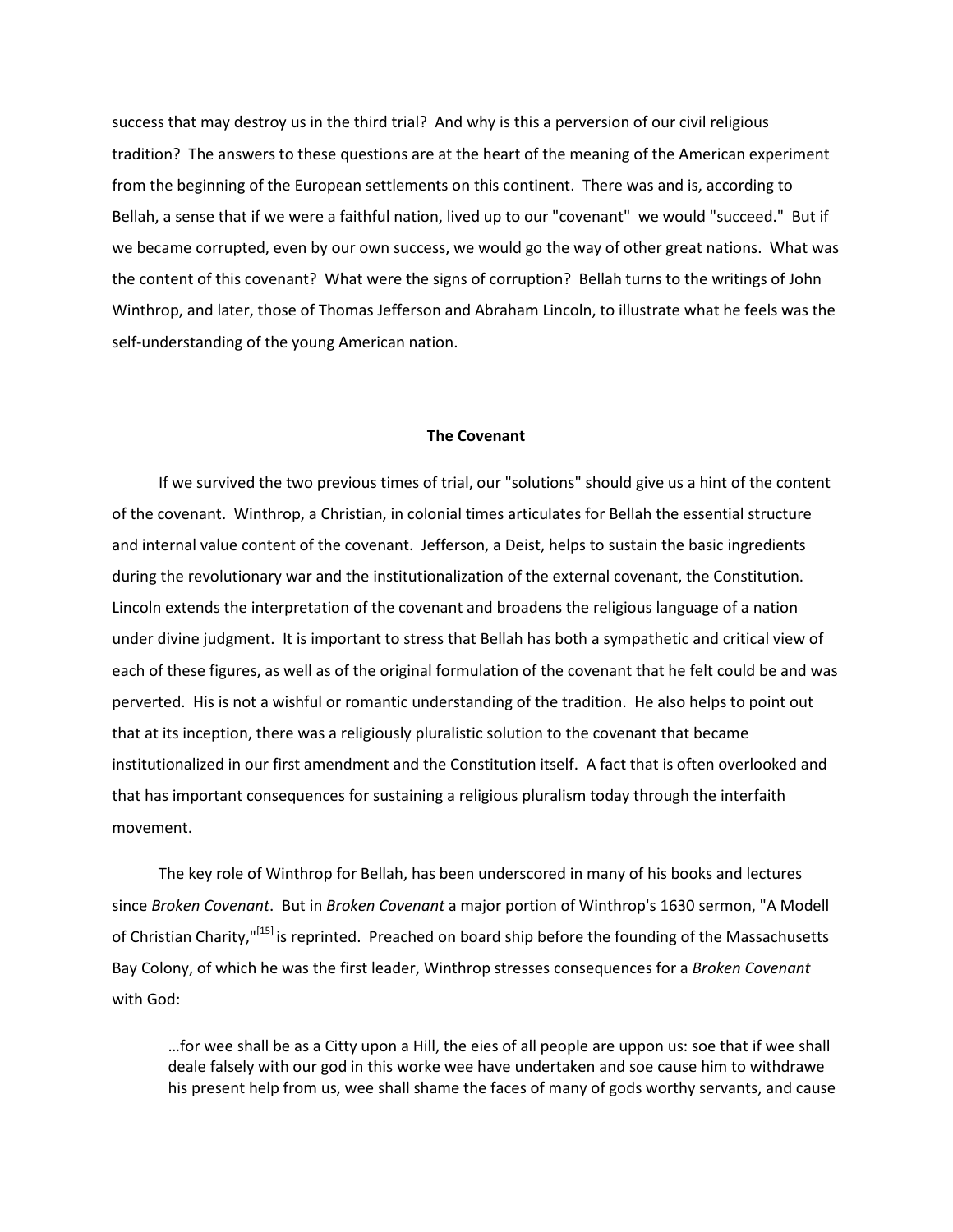theire prayers to be turned into Cursses upon us till wee be consumed out of the good land whither wee are goeing...<sup>[16]</sup> [Emphasis mine]

Bellah points out that from our beginning we had a sense that we were doing something special in our American experiment. Winthrop gives voice to this, "a City on the Hill with the eyes of the world upon us." But this specialness was not unconditional, we had to uphold our share of the bargain. Not only shame will come to us but we will be sent out of the land. The structure of the covenant is clear. Our success had to be earned and even then it was not a total guarantee. He gets more specific about how we are to uphold our end of the agreement.

…Beloved there is now sett before us life, and good, deathe and evill in that wee are Commaunded this day to love the Lord our God, and to love one another, to walke in his wayes and to keepe his Commaundements and his Ordinance, and his lawes, and the Articles of our Covenant with him that wee may live and be multiplied, and that the Lord our God may blesse us in the land whither we goe to possesse it: *But if our heartes shall turne away soe that wee will not obey, but shall be seduced and worship…other Gods, our pleasures, and proffitts, and serve them; it is propoinded unto us this day, wee shall surely perishe out of the good Land* whither wee passe over this vast Sea to possesse it.<sup>[17]</sup> [Emphasis mine]

Here and elsewhere Winthrop stresses we must love God, love one another, walk in his ways, keep his commandments, not worship other gods, or pleasures or profits. In other parts of the sermon he reinforces certain social values that are crucial to living in the ways of God. Building on the biblical injunction from Micah to do justice and to love mercy, and to walk humbly with God, Winthrop states:

For this end, wee must be knittt together in thei worke as one man, we must intertaine each other in brotherly Affeccion, wee must be willing to abridge our selves of our superfluities, for the supply of others necessities, wee must uphold a familiar Commerce together in all meeknes, gentlenes, patience and librallity, we must delight in each other, make others Condicions our owne, rejoyce together, mourne together, labour and suffer together, allwayes having before our eyes our Commission and Community in the worke, our *Community as members of the same body*…[18] [Emphasis mine]

In addition to the structure of the covenant that is under divine judgment, there is a social vision that rests on building what Bellah calls an "ethical society in the light of a transcendent ethical vision." We must "abridge our selves of our superfluities, for the supply of others necessities." Our obligations in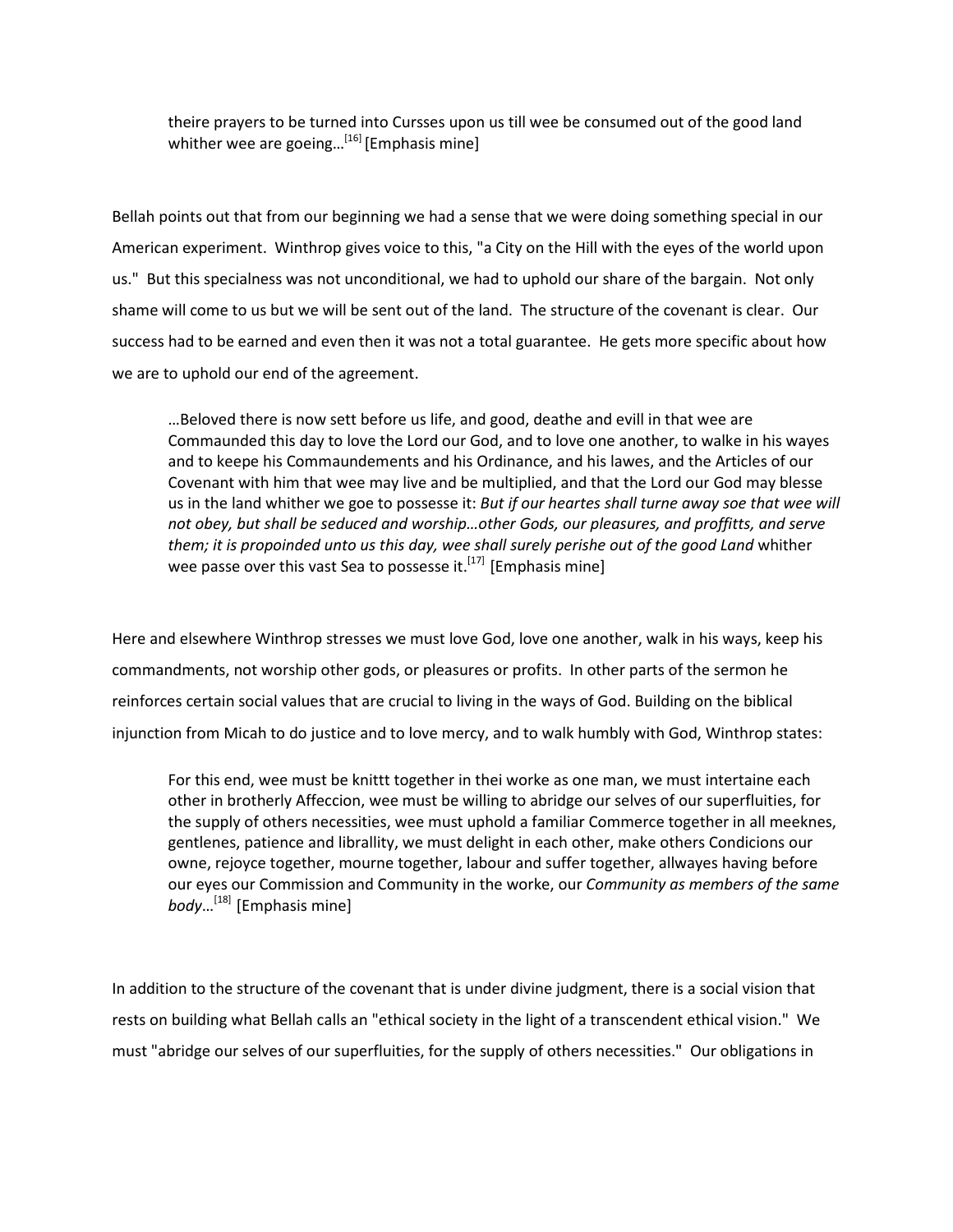living up to our promise of the covenant had the requirement to focus not on our false needs but on justice, mercy and the common good by making "others Condicions our owne."

 Being faithful to this Covenant was a mixed story in our history. Even from the very beginning the Covenant was broken. In a recent lecture Bellah cites Roger Williams, a later founder of the Rhode Island colony, "who pointed out that the Puritans were building their city on somebody else's hill, that the Native Americans were being unjustly deprived of their inheritance by the Puritan colonization."<sup>[19]</sup> In a complicated history of trying to fulfill the promise of the new nation, Bellah traces the strands of what he has come to call in other works such as Habits of the Heart, the biblical and republican values of this covenental tradition that have mitigated against utilitarian and expressive individualism that lacks the strong social vision of Winthrop. What in this history has led to the Bellah assert that "today the American civil religion is an empty and broken shell."<sup>[20]</sup>

#### **The Source of Our Brokenness**

 In 1975 in *Broken Covenant* Bellah stated that for a long time Americans were able to hide from the fact that the Covenant was broken almost as soon as it was made. Therefore, we were able to hide from our sense of responsibility by not understanding our brokenness. And maybe in somewhat of an understatement to many of us, he asserted that "today the *Broken Covenant* is visible to all."[21] Maybe today he might also add: it is most visible to the international community. Denial of the dark side of American history is very much part of our American identity. The myth of American innocence is still powerful today. But what is the reason the covenant has been broken? Bellah's answer to this question obviously relates to the values set forth by Winthrop. At the most basic level of our relationship to our fellow Americans: we undermined the values that might help us see our fellow citizen in the same body. Why did this happen?

Bellah's analysis of this undermining has been an evolving and deepening one. It is many layered. He pursues an answer at the psychological, political-economic, social, cultural and religious level. He does not see one level independent of the others. In this sense he is still very much influenced by his work with Talcott Parsons. However, he has increasingly added the overlay of Jurgen Habermas to his analyses, especially in The Good Society.<sup>[22]</sup> *Broken Covenant* is an early working out of these frameworks for him, but they are very much present. Much like Habits of the Heart, we see in *Broken*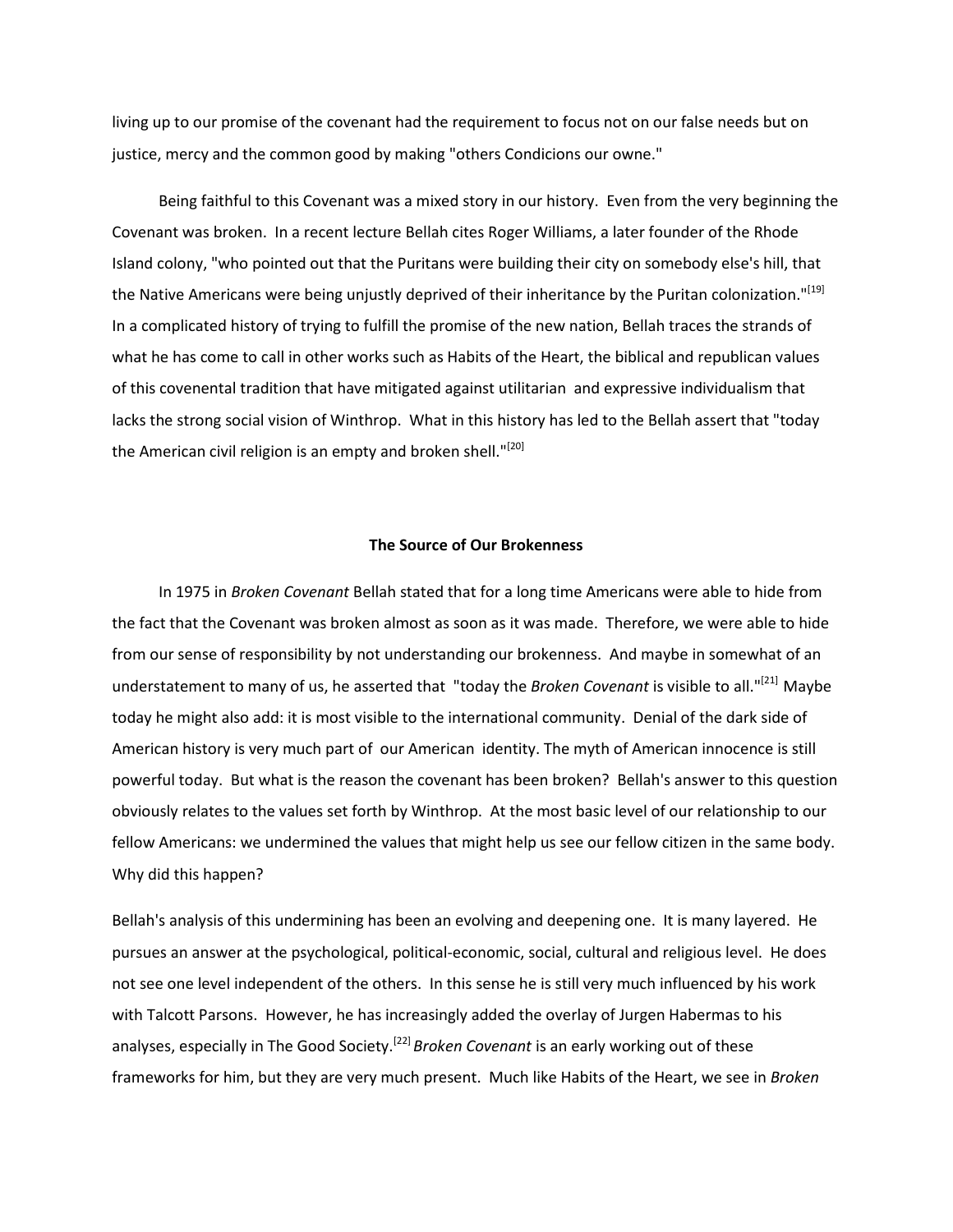*Covenant* an interplay of biblical and republican virtues and expressive and utilitarian individualism, but with less typological explicitness.

 In the original Preface to *Broken Covenant* he lays the blame for our deviation from our promise to build a society on transcendent ethical values and compassionate social interconnectedness on both our Puritan past and on the utilitarian critique of this past.

To the extent that the Puritan and early republican notions of "the good" and "virtue" were too narrow, too bound up with repressive social and psychological mechanisms, too easily subverted to the defense of particular social arrangements, the utilitarian critique has been genuinely liberating. To the extent that the utilitarian critique was not itself able to construct a moral-religious context for a viable society, it has had to fall back on an uneasy symbiosis with the traditional pattern that it continues to undermine. As the older moral pattern declines in persuasiveness, the only remaining category for the analysis and evaluation of human motives is interest, which by now has replaced both virtue and conscience in our moral vocabulary.<sup>[23]</sup> [Emphasis mine]

While acknowledging "interest" as a valid concern, Bellah explains that in the American setting, "public morality has torn interest from its larger traditional context."<sup>[24]</sup> Today he analyzes a reality where we understand it "only in terms of the self-interest of the isolated individual." It is here that he is most doubtful that this type of self-interest can provide a "coherent morality for a viable society." This is particularly acute for him when he sees the "notion of self, lacking any larger identification with social and religious realities."[25] However pessimistic he is about this state of affairs, it is his intent in *Broken Covenant* to show that the "liberal utilitarian model was not the fundamental religious and moral conception of America."[26] Crucial to his project, however, is to analyze how this "common sense" utilitarianism has permeated all areas of our life.<sup>[27]</sup> With this analysis we are better able to understand its deviation form the original conception of the American experiment, which he feels has never "ceased to be operative." The increase of technical rationality which has dominated our capitalist economic system and our fascination with science and its technical solutions come under close scrutiny in *Broken Covenant* and all of his subsequent writings.

 Each of the chapters in *Broken Covenant* can be seen as Bellah's attempt to describe the competing conceptions of America, and how "technical reason," the "basis of our 'success' carries the seeds of our doom. It is not technical reason<sup>[28]</sup> as such that is at fault but the fact that it has come unhinged from a larger religious and moral context."<sup>[29]</sup> Perhaps one illustration might be sufficient to make Bellah's point. In his chapter on why socialism has never taken root in American culture, he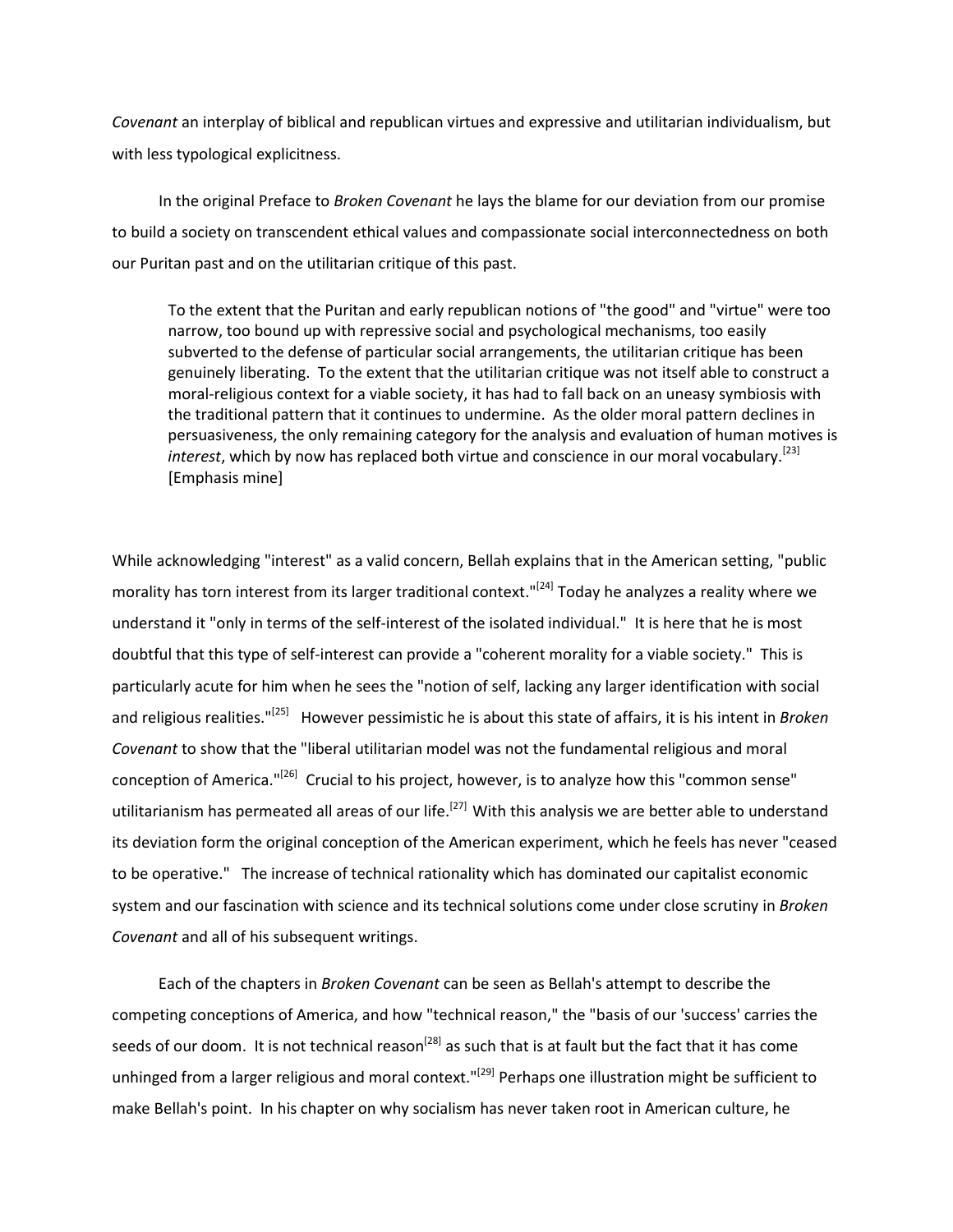analyzes the ways corporate capitalism has undermined "essential American values" that he associates with Winthrop and the original covenant and the formal covenant of our Constitution.

Decisions that in their general implications are profoundly political are made on the basis of economic considerations and decided by the balance of private economic power. Private profit outweighs public good. Nothing in the current American institutional order is capable of placing proper restraints on such tendencies .<sup>[30]</sup>

"Proper restraints" that Winthrop called for in the original internal covenant are now almost impossible due to an economic system that has institutionalized constant indulgence through what Bellah calls the "tyranny of profit." He states that "our economy can only survive through constant expansion…[it] is like a heroin addict: only another shot of the very profit narcotic that creates a recession will get us out of it. But how many more belts of uncontrolled economic expansion will we be able to absorb before the social and ecological consequences totally undermine our democratic society, not to speak of our physical health."[31]

 The engine for building a city on a hill that is an example to the world is no longer our faithfulness to a transcendent ethic that controls and restrains our indulgences, but indulgence itself, whether this be money or technology. Again, in a recent lecture, Bellah puts the problematic very bluntly:

But the much newer form of political organization, which I am calling liberal constitutionalism, though it grew in the very seedbeds of modern republicanism, developed a markedly different ideal of political life, partly in response to a newly emerging economic order…this tradition gave rise to what would appear to be the most wildly utopian idea in the history of political thought, *namely, that a good society can result from the actions of citizens motivated by self-interest alone when those actions are organized through the proper mechanisms*. A caretaker state, with proper legal restraints so that it does not interfere with the freedom of the citizens, needs to do little more than maintain public order and allow the economic market mechanisms and the free market in ideas to produce wealth and wisdom.<sup>[32]</sup> [Emphasis mine]

This passage has strong echoes in Bellah's co-authored books, Habits of the Heart and specifically, Good Society. What kind of city on a hill, with the eyes of the world upon us, have we become? What resources, if any, remain from the tradition we inherit from Winthrop? Has the language of the original vision been re-framed to support this new self-interested narrowly rationalistic utopianism? In *Broken Covenant* Bellah was cautiously optimistic. "The recognition of the *Broken Covenant* does not mean to me the rejection of the American past. We are not innocent, we are not the saviors of mankind, and it is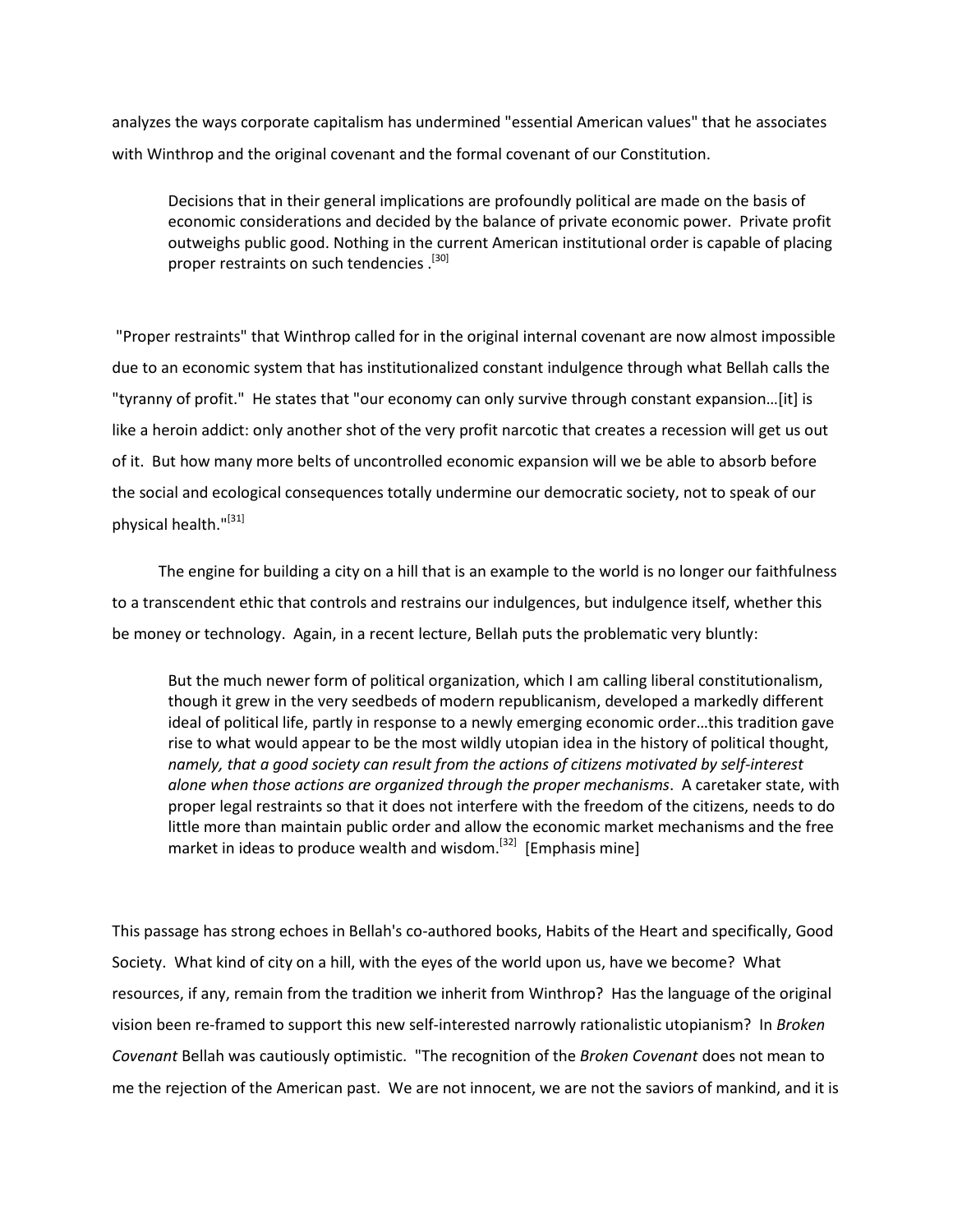well for us to grow up enough to know that." This is a high standard for the United States, given our messianic tendencies. But it is the standard that Bellah suggests was articulated and affirmed at many moments in our history. We must admit the evil with which we have been complicit. We must avoid claiming our agency in salvific terms. When this standard was in jeopardy according to Bellah, people and movements have tried to "pick up the pieces" and try to once more "build an ethical society in light of a transcendent vision."<sup>[33]</sup> Our tradition, he feels has capacity for renewal. But what are the resources for this renewal?<sup>[34]</sup>

#### **"The Birth of New American Myths"**

 The last chapter of *Broken Covenant* is one of his most suggestive and systematic attempts to address the sources of renewal. It was written in the midst of what many thought was a time of a cultural revolution. However, by 1975 Bellah was becoming less optimistic for expressions that might be the equivalent of past "Great Awakenings,"<sup>[35]</sup> that restored a sense of the internal covenant of republican and biblical values. This was also a time when Bellah was engaged in a project with fellow sociologist at UC Berkeley, Charles Glock, and a group of graduate students from GTU and the Sociology Department of Berkeley to study new religious consciousness in the Bay Area. As a member of this team I was aware of the extent to which we were all somewhat seduced by the political and social upheaval that seemed to be centered in the Bay Area. Perhaps it was a mix of hopefulness, self-delusion, and a dash of hubris that made us feel as if the Bay Area was the new city on a hill. Throughout this project Bellah was both our encourager and our sharpest critique. His last chapter in *Broken Covenant* reflects his ambivalence about this time. However, I maintain that some of his lines of inquiry are still very fruitful for us to revisit. Explicit and implicit in this chapter are the outlines of what I will call Bellah's "Covenantal Standard." This Covenantal Standard will be a good test to evaluate the activities of the interfaith movement in the last part of this paper.

 In a very real sense, I have not stopped working on this "new religious consciousness" project, personally or intellectually. My doctoral dissertation on the Berkeley Free Church was a self-analysis as well as an analysis of the public theology of a Bay Area religious organization. My founding of the journal Radical Religion, during these times was part of this effort to understand and help change the culture of the United States. My return to GTU to run the Center for ethics and social policy fit into what I saw as my calling. Equally so, my ecumenical work with the World Council of Churches in the late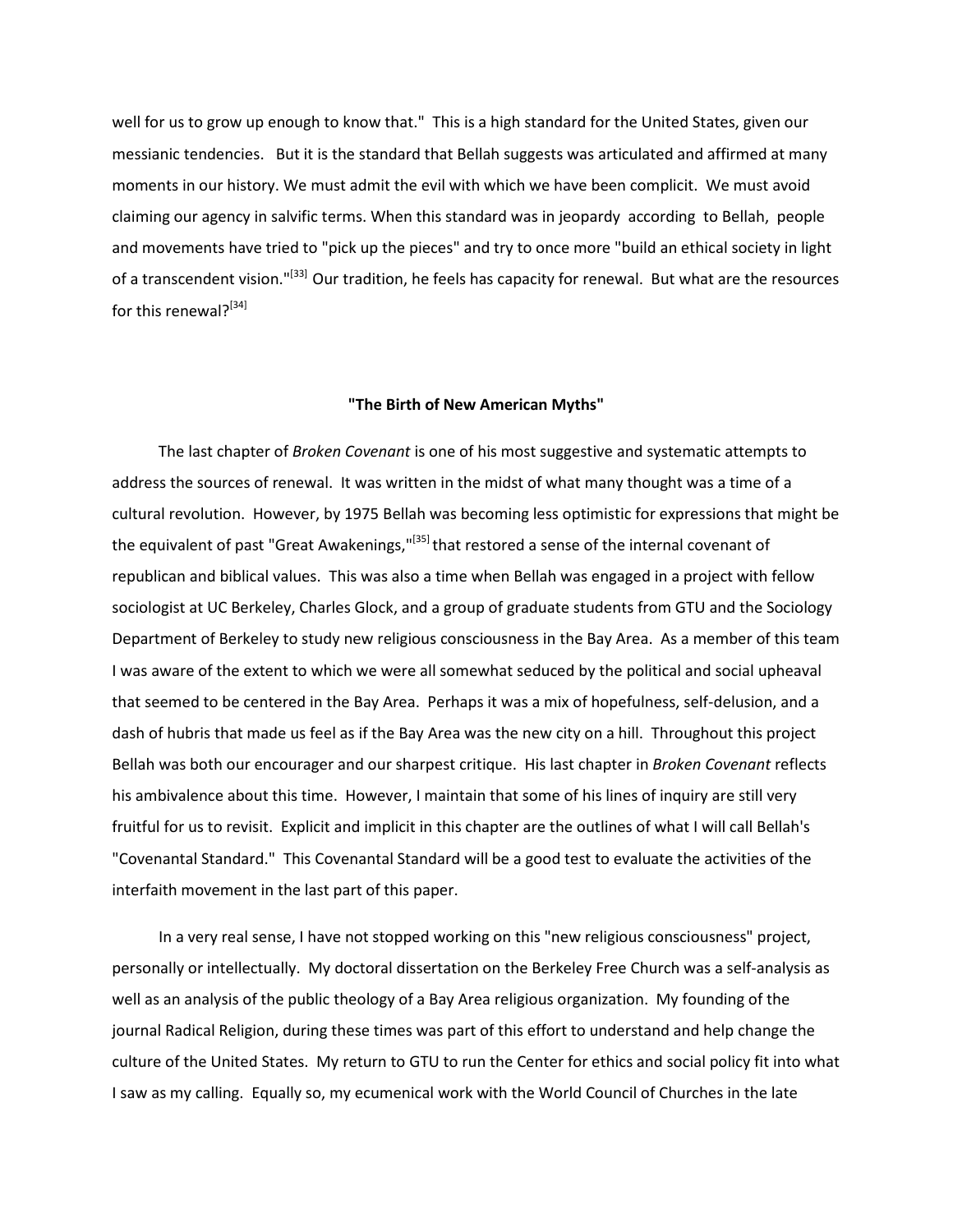1980's and early 90's was in continuity with these commitments. My latest efforts in the interfaith movements of the Bay Area are an extension of my desire to explore the religious meaning of our culture and provide personal meaning. During this period of time Robert Bellah has remained a mentor and friend. It is hard to deconstruct his influence on my own thinking and religious commitments.

 As a student of eastern religions and Japanese society, Bellah has always looked to the increased interest in the East, and Buddhism in particular, as a possible corrective in American society. Specifically on the question of new religious movements, especially from the East, in the 70's Bellah saw them more on the periphery in their social criticism of America. He suggests that "while this spiritual ferment does not threaten the established order, it does signal a shift in the main line of American culture."<sup>[36]</sup> He further seems to have hope that the "dominant liberal utilitarian culture" has never been challenged by so many religious alternatives outside the Protestant tradition. He extends this analysis to political groups "opting for direct political action."

Many Americans, more than in a long time, have come to feel that our problems do not arise merely from a faulty choice of means but from a failure of our central vision. They seek a new or renewed vision and turn to the great myths and symbols of the world's religions to find it. In humanistic psychology and in certain areas of philosophy, anthropology, literary criticism, and religious studies concerned with the meaning and function of myth and symbol, there is a return to the comprehensive or holistic reason, a new emphasis on the immediacy of experience, that makes the appropriation of religious traditions more possible for educated people than has been the case for a long time.<sup>[37]</sup>

This is the voice of the encouraging Bellah. There is another voice. He saw then, and I think he still sees today, that these movements are still on the periphery. They are not core movements with a disciplined base. Therefore, he is worried that the "main drift of American society is to the edge of the abyss." He also cautions that the new movements are not without their own problems. He is especially concerned with groups suggesting that a total loss of "normative order will be a prelude to revolution." He is more inclined to see this as prelude to "authoritarianism, if not fascism."

Also with a deep appreciation of Native American culture and religion, Bellah has been conversant with American Indian traditions and the current inspirations from Native American culture. As we will see below, he seriously addresses the difficulties of the Native American community, in providing the resources from their traditions to help restore what he calls a broader "imaginative vision"<sup>[38]</sup> for American Society. In addition, as someone schooled in Marxism, Bellah is aware of the attraction and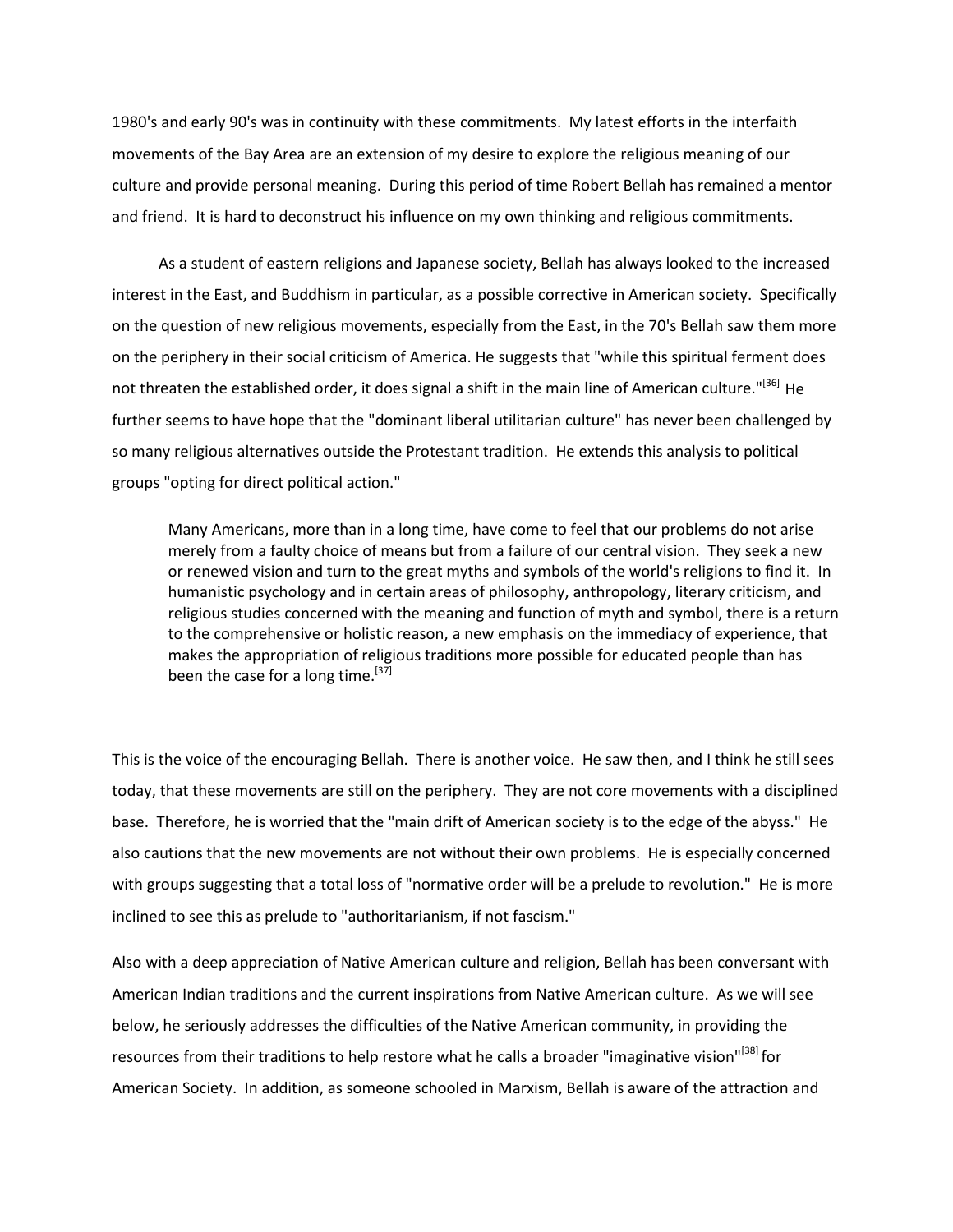pitfalls of socialist experiments as possible alternatives to American society. As one who has lived through the various civil rights and liberation movements, Bellah is painfully aware of their promise and failures to be renewing visions to inform a new civil religion. All of these efforts are analyzed or alluded to to some extent in the last chapter of *Broken Covenant*.

 As he starts his analysis he clearly recognizes that none of these movements have reached the staying power to give him optimism. For him, "American civil religion is an empty and broken shell."<sup>[39]</sup> His lack of optimism comes from his judgment that just as in the past, American culture has the capacity, perhaps the grip, to transform what appears to be genuine difference and diversity into something that is molded in its own image of material and technical success. When at key moments in the past this molding may have been towards a positive view of creating an ethical society, today it truncates this commitment to an ethical society into a dismembered utilitarian individualism. "Cultural pluralism" for Bellah may be an ideal and founding myth of American society, but its reality at a fundamental sense of what American now is and means, is questionable. Even reform movements have been truncated by activities that are just another version of this dynamic. Counter cultural experimentation is valuable for Bellah but they will not solve our problem as a nation. He is looking for the seeds of a national movement.

…Americans must not leave the tradition of American idealism entirely to the chauvinists. The history of modern nations shows that segmentary rational politics is not enough. No one has changed a great nation without appealing to its soul, without stimulating a national idealism...<sup>[40]</sup>

In my lifetime, perhaps the black civil rights struggle is the best example of a social movement to appeal to the soul of our nation. From, W.E.B. DuBois to Martin Luther King Jr., and even Malcolm X in his final year, each talked about reaching the soul of America. It can be argued that because the black civil rights struggle so touched our idealistic core as a nation, it helped to spawn other liberation movements of the last quarter of the 20th century, women, youth, gay and the differently abled. It seems to me that Bellah is searching for such a movement today to activate our idealistic core. Again, though hopeful in the 70's he was not optimistic, as he often says today. For Bellah, "hope" is a theological sentiment.

To illustrate his lack of optimism he uses the case of Larry Casuse, a young Navaho student at the University of New Mexico. Police shot Casuse to death after he threatened, Frankie Garcia, Mayor of Gallup, New Mexico with a gun pointed to his head. Casuse was objecting to the appointment of the Mayor as regent of the University of New Mexico. Garcia, the owner of a tavern, epitomized to Casuse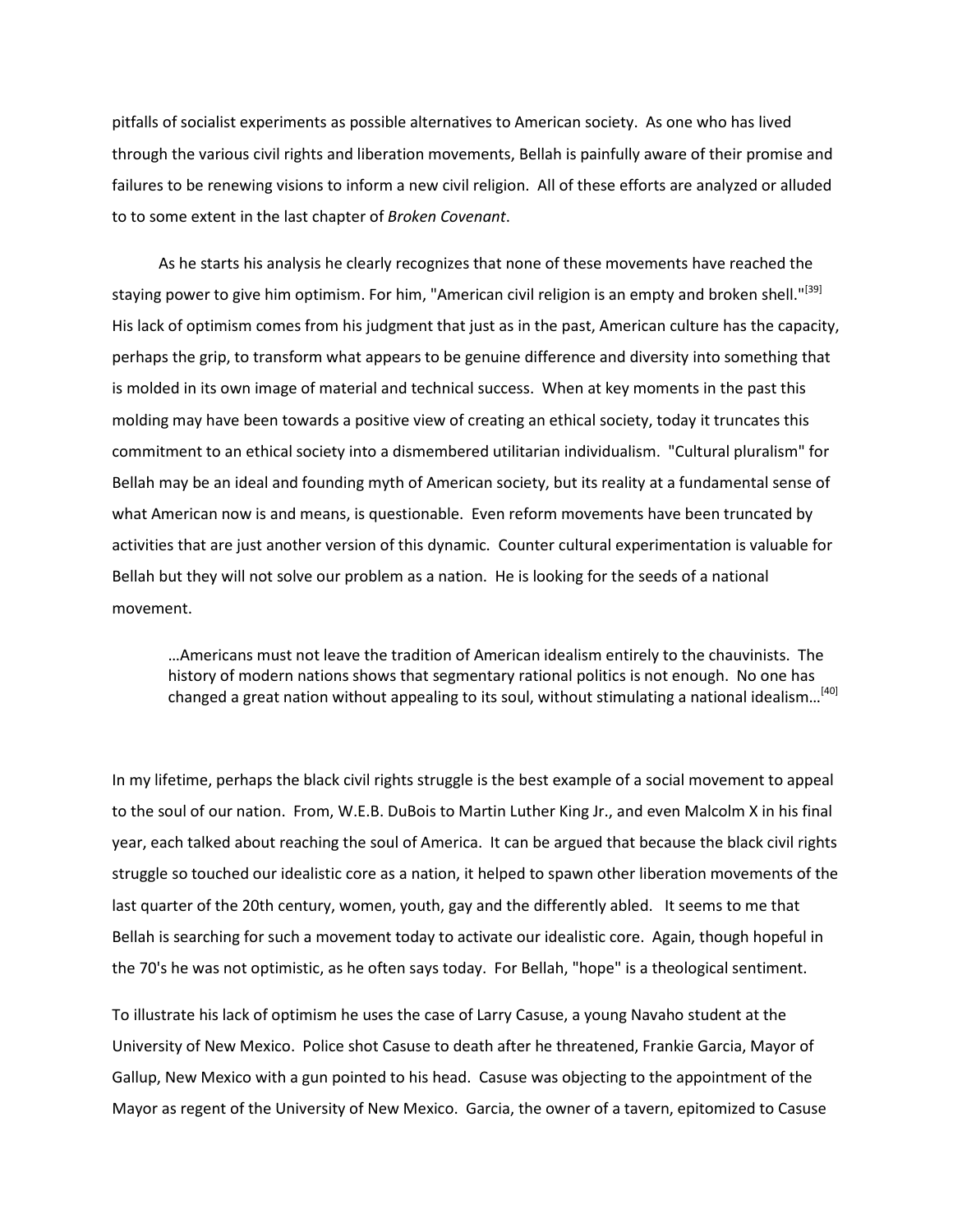the Navaho conception of "false people," and according to the account by Bellah, "so lacking in human feeling and so hypocritical that they can scarcely be considered human."<sup>[41]</sup> This view of Garcia was seen over against the Navaho ideal of harmony with nature and man. In the end Bellah judges Casuse to have made the "classic [American] mistake of defining his community too exclusively, distinguishing too radically the subhuman 'false people' from the "Human Beings." I think Bellah is right, this type of "Protestant moral splitting,"<sup>[42]</sup> is so deep into American culture that for it to transform a world view so different from our "saved and damned" or "good guys and bad guys" mentality is profound. Therefore, the use of Native American culture to illustrate his point is significant. In the perceptive book, The Way of the Human Being, Calvin Luther Martin, tries to capture a Native American way of being human.

Am I finally discovering Native America? And is this something I can know without becoming known in turn? This is an unsettling thought. The implication is that 'the personhood of the known enters the relation as well. The known seeks to know me even as I seek to know it." A disturbing thought indeed.<sup>[43]</sup>

If Martin is correct, then Bellah is right to ask, why did Casuse "so utterly violate his own ideals? " In drawing our attention to these potential reform movements and how their imaginative vision gets truncated, Bellah gives us a glimpse of what needs to happen to have a new civil religion that affirms a culture that can move beyond our moral splitting. That is, a moral and religious vision that can embody in our best sense of ourselves in our vision and our actions to achieve that vision. The question for me is, do I see this capacity to fill the "empty broken shell" of our current civil religion emerging in the interfaith activities in Northern California?

 In order to answer this question a summary of what I consider to be the "Covenantal Standard" that emerges out of *Broken Covenant* is in order. I see at least six broad themes or principles:

1. We must **confess and confront the dark side of our history**. Though we profess lofty ideals we are not categorically innocent. We must act out of a discipline of self-reflection and humility, not out of false pride. The covenant has been broken.

2. We **"spread" our ideals best by example**. If we cast ourselves as "saviors," or as God's allies, in spreading our ideals we mis-understand that human history is at best "ironic," that is, with often consequences we never intended.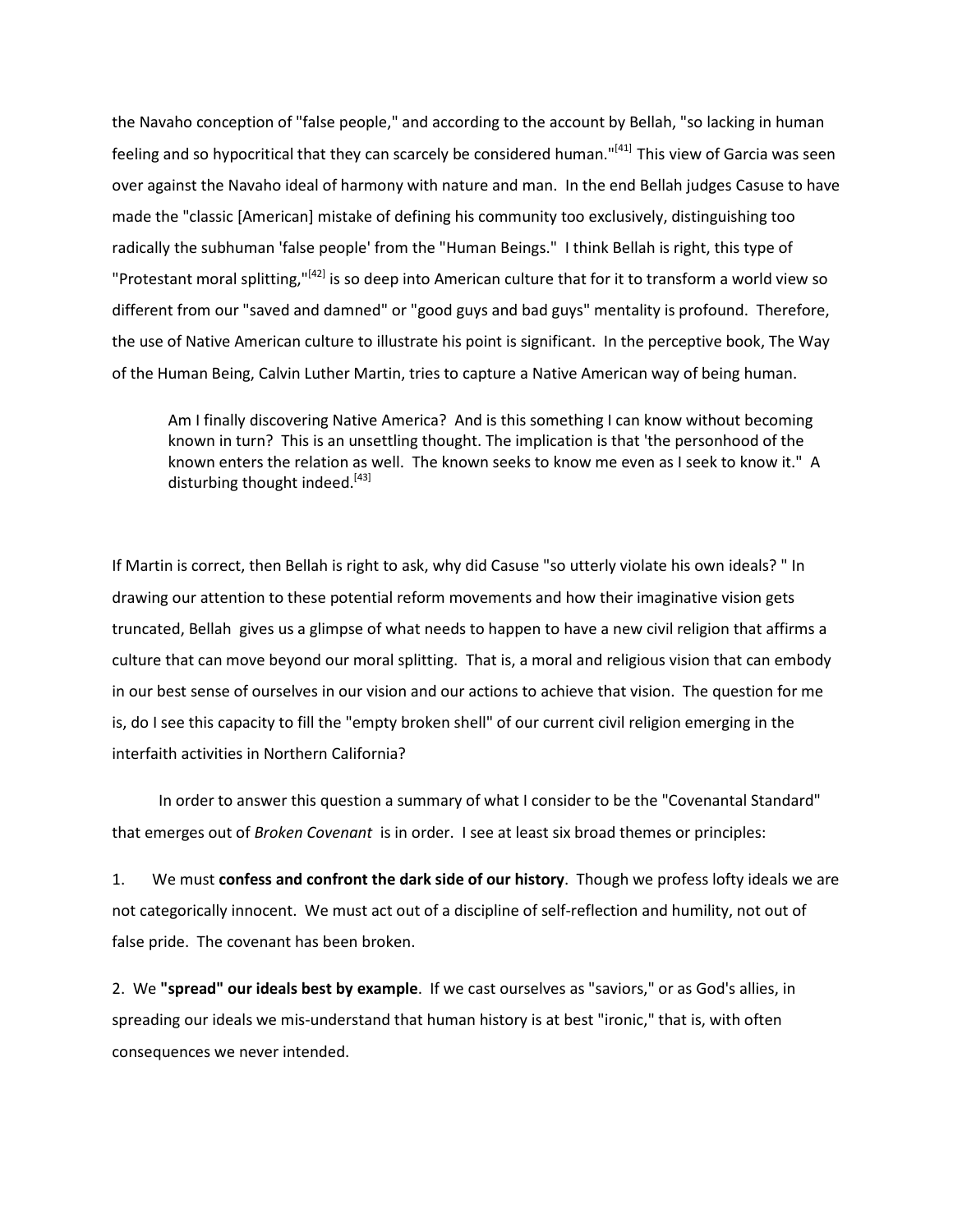3. Any movement to reform our culture must **speak to its "soul," our best instincts as a nation**. They cannot be just counter-cultural experiments that exist only for the benefit of the well-being of the subgroups. This is to insure that the movement is of a scale to make a difference.

4. Though these movements may dissent from a culture that lacks a moral vision, if they do not **engage with the larger society and its history**, successes and failures, they may reinforce values of individual self-interest, an isolated self or technical reason.

5. We must be **judged by a transcendent ethic**<sup>[44]</sup> so our movement sustains faithfulness in our actions. This can grow out of our religious or humanist traditions that have often spawned change in the United States. Our means must be consonant with the values of our ends.

6. This transcendent ethic has its best chance if it **is sustained by an "immediacy of experience," encouraged by an authentic religious pluralism and an imaginative vision**.

7. Perhaps the most important principle that we inherit from the original covenant is a social ethic that **affirms the common good**. Self interest, even enlightened self interest, does not fulfill the test.

Quite a standard! No wonder it is hard to find a movement so conceived. Yet this does seem to me to be the challenge to which Bellah points, one that comes from our own history as a nation. The principles on which these themes rest, help mitigate against so-called reform movements that are often just the mirror image of our utilitarian and individualistic culture.

# **Religious Pluralism and American Civil Religion: The Interfaith Movement Meeting the Covenantal Standard?**

Bellah has always looked to the religious community in the United States for "the renewing impulse the 'new birth' any ethical institution so frequently needs."[45] Just five years after *Broken Covenant* Bellah concluded:

I am not prepared to say the religious communities, among whom I would include the humanist communities are not capable even today of providing the religious superstructure and infrastructure that would renew our republic. Indeed, I would look to them, as always before in our history…But the empirical question as to whether the moral capacity is still there on a sufficient *scale* seems to me to be an open question.<sup>[46]</sup> [Emphasis mine]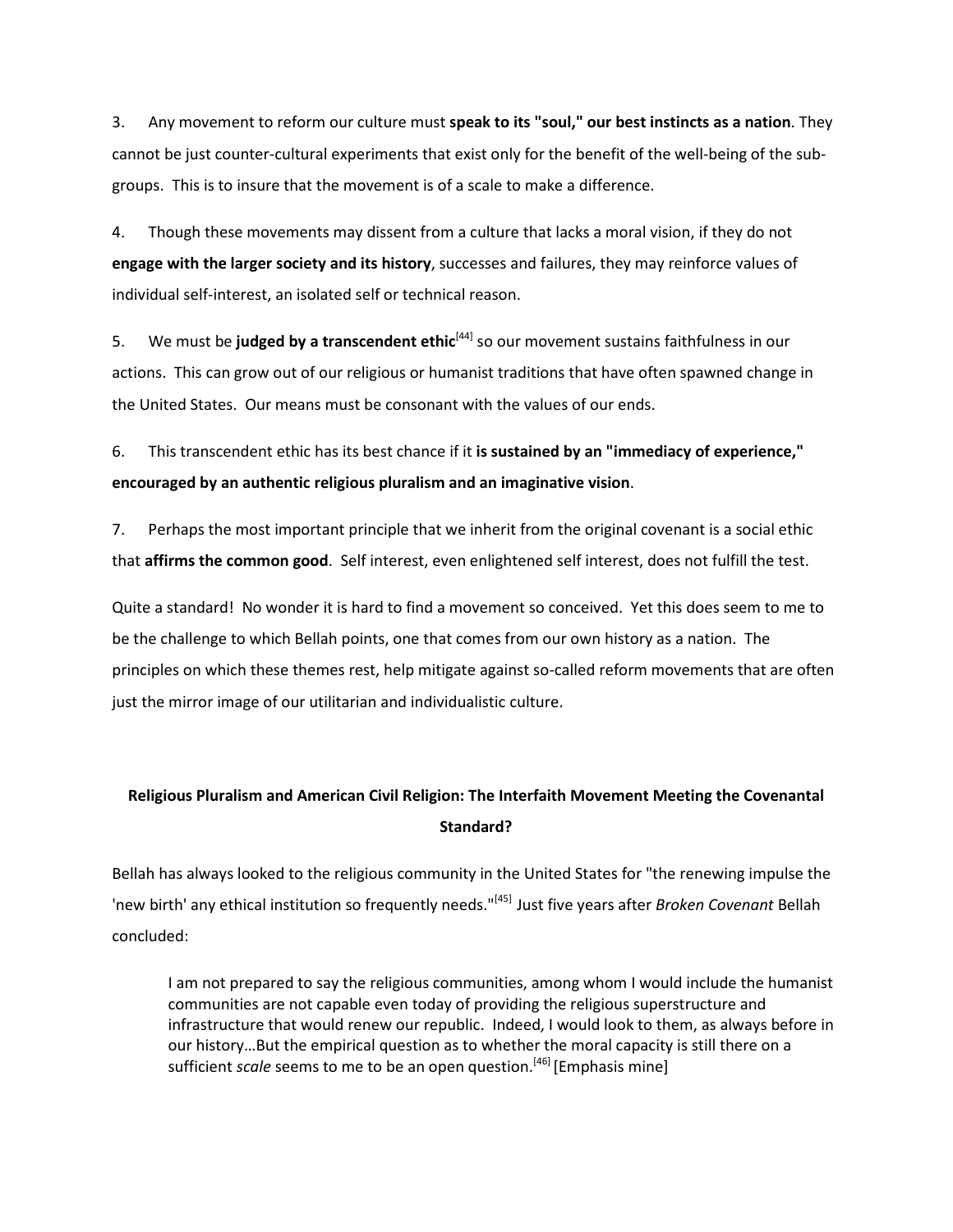If Bellah's analysis of American culture is correct, in *Broken Covenant* and in subsequent works, that most of our institutions have been overtaken by values imported from the market and driven by technical reason, why has this not totally happened to religion? Bellah's argument is a complex one that is grounded in his challenge to a narrow materialist view of history. He sees the so-called superstructure, cultural and religious symbols, to have an independent influence on how we change history. His systematic development of this argument can be found in Beyond Belief. However, for our purposes it suffices to indicate that religious conviction may be that part of our identity that is least likely to be "colonized" by market values. This is so, because religious identity is dealing with fundamental moral and existential questions that we confront whether we want to or not. We have a greater difficulty in being in denial about our finiteness and mortality.

Therefore, Bellah has suggested that pluralism and real diversity in American culture is most distinct at the level of religious self-understanding. What is perhaps least un-meltable in our "iron cage" melting pot (to mix metaphors) of technical reason is religious identity. On face value, it seems to me that given our increased religious diversity in the United States, religious solutions to our brokenness must be pluralistic, or at least might emerge in this diverse context. The constitutional guarantees of religious freedom, from our beginning as a nation, suggest an ongoing pluralistic solution. This early pluralism was, albeit limited, across Christian and Deist lines, but non-the-less, authentically pluralistic in conception. Looking at our new diversity, if we were to authentically engage across multi-religious lines and with secular humanism, this may give us a social movement informed in part by the religious community that could speak to the soul of our nation today. At least, this is the rationale and premise for my inquiry.

This rationale and Bellah's understanding of our third time of trial, leads to numerous questions:

1. Is there, in fact, a viable religious diversity in this country? Could this diversity be the basis for a transforming ethic emerging from an authentic religious pluralism?

2. Could there be an alliance of interfaith activities with other social and political movements (such as peace and environment groups) to help reinstate a commitment to an ethical society under judgment by a transcendent ethic?

3. Does this diversity of religious perspectives suggest that the old formulations of our Protestant civil religious heritage no longer has the power to engage this nation? And if not, what are the new myths and stories about our self as a nation that are emerging?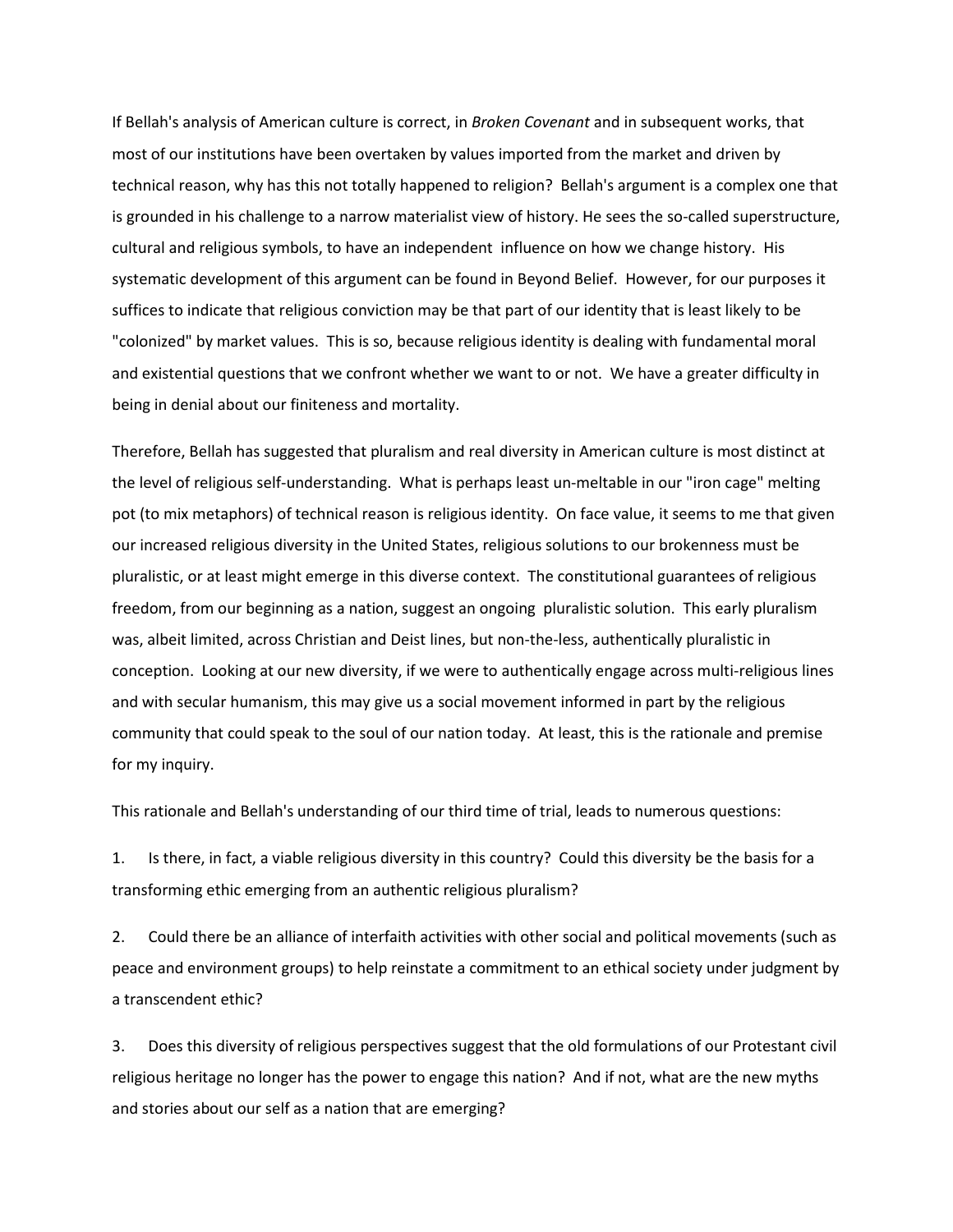4. Are there signs that we once again see these activities merely serving an isolated self in the grip of utilitarian individualism or at best expressive individualism?

And most notably, does this movement meet the Covenantal Standard? But before trying to give some preliminary answers to these questions, given my experience in the interfaith movement, let me give a little background information. A basic profile of individuals likely to be active or ripe for activities that have an interfaith character is the following:<sup>[47]</sup>

1. They see religions, other than their own, providing equally authentic paths to reaching God or spiritual wholeness.

2. Therefore, they see the concept of "interfaith" as positive.

3. They see a clear distinction between being "spiritual" and "religious." Religion has an institutional commitment and spiritual is a personal dimension. Even if they make this distinction, most, however are still members of organizations or one faith tradition.

4. There are a growing number of individuals, however, who may have a spiritual identity but they are "non-affiliated," that is, they are less likely to belong to a group or regularly attend religious services. The institutional means of expressing this spirituality take the form of retreat centers or small religious "denominational" groups or humanistic groups. The mainstream interfaith organizations are largely dominated by individuals from one of the great world religions. However, interfaith "events" often see a growing number of the non-affiliated or those from the smaller groups.

5. They are likely to be active in social justice activities that focus on homelessness, AIDS, housing, race, domestic violence, anti-war, the environment, etc. These are efforts that focus on institutional change not just acts of charity.

6. They have often switched from one religious tradition to another; or they "practice" in more than one tradition.[48]

7. Therefore, they often characterize themselves as spiritual seekers or searchers.

8. They seem to have an ambivalent relationship to the traditional civil religious language and symbols inherited from our Protestant Christian heritage. This seems increasingly so in the current climate of President Bush's appropriation of some of these symbols.<sup>[49]</sup>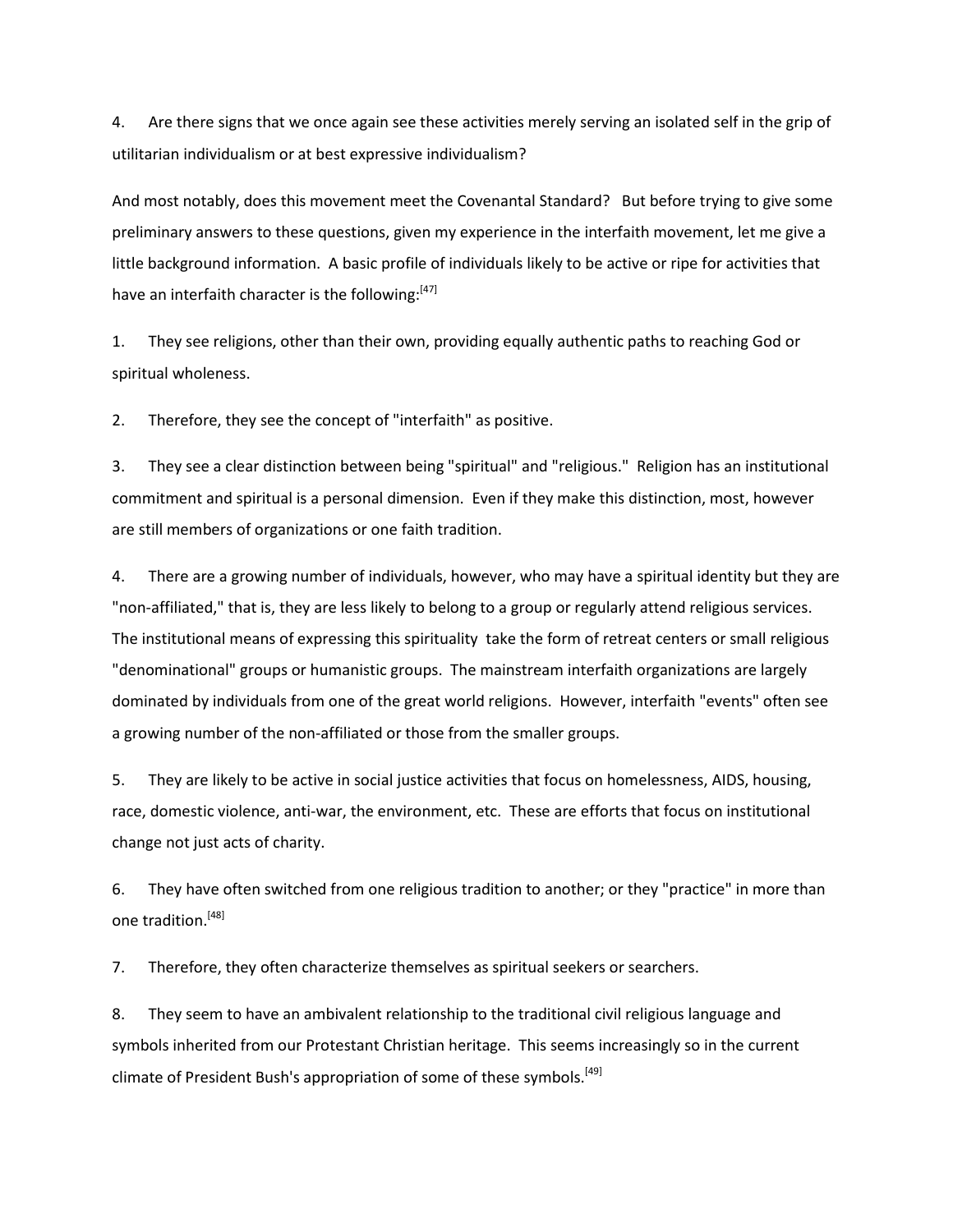#### Is There an Authentic Religious Pluralism that is Emerging?

My focus on an "authentic" pluralism rests on my assumption that pluralism, and specifically religious pluralism, can generate an effervescence that stokes the imagination to articulate new symbols that can speak to the soul of the nation. However, if our so-called pluralism is just a non-engaged diversity or a mere reduction to sameness, whether religious or cultural, there may not be much hope for a renewing spirit building on our past civil religious heritage.<sup>[50]</sup> From the profile sketch above and other data, there are hopeful signs within the interfaith movement that it is building a capacity for an authentic pluralism. It is clear that these individuals are willing to define their own religious or spiritual path in nonexclusivistic ways. They are willing to acknowledge that their religious understanding may not be the only expression of ultimate meaning. Therefore, there is an interest to encounter the faith of others from a perspective of deep knowing, not just tolerance or curiosity, but for their deeper understanding about a connected self and a desire for ultimate meaning.

Recently Dominican University's Humanities Department, the Marin Interfaith Council, the International Association of Sufism, and the Interfaith Center at the Presidio, with funds from the Marin Community Foundation, have sponsored a six-part workshop and a half day concluding conference over a fourmonth period to have just this type of encounter. A majority of the individuals attending the series have a strong faith tradition. The motivation for attendance appears to be as much to deepen one's own religious commitment to a specific tradition, as it is to understand that of another's. Much has been written about how we better understand ourselves when we encounter the "other."<sup>[51]</sup> Perhaps this is the "knowing" that was referred to in the Native American tradition. Knowledge of the other happens when the encounter reveals something about ourselves. This in turn gives us knowledge about ourselves not as isolated humans but as "real" not "false" people. If this knowledge then reinforces our own faith traditions and deepens this commitment, then the interfaith activities will contribute to an authentic religious pluralism. In order for there to be "religious pluralism" in this culture, according to Bellah, it has to be an identity that goes deeper than the utilitarian materialism of our culture, or valuable , but limited, "respectful tolerance. " There are signs that these activities may have that potential and that individuals are seeking this deeper "knowing" of the other and themselves as relational beings. This is a sizable accomplishment in Marin County. Or maybe Marin County has the cultural and spiritual seedbed to make this happen.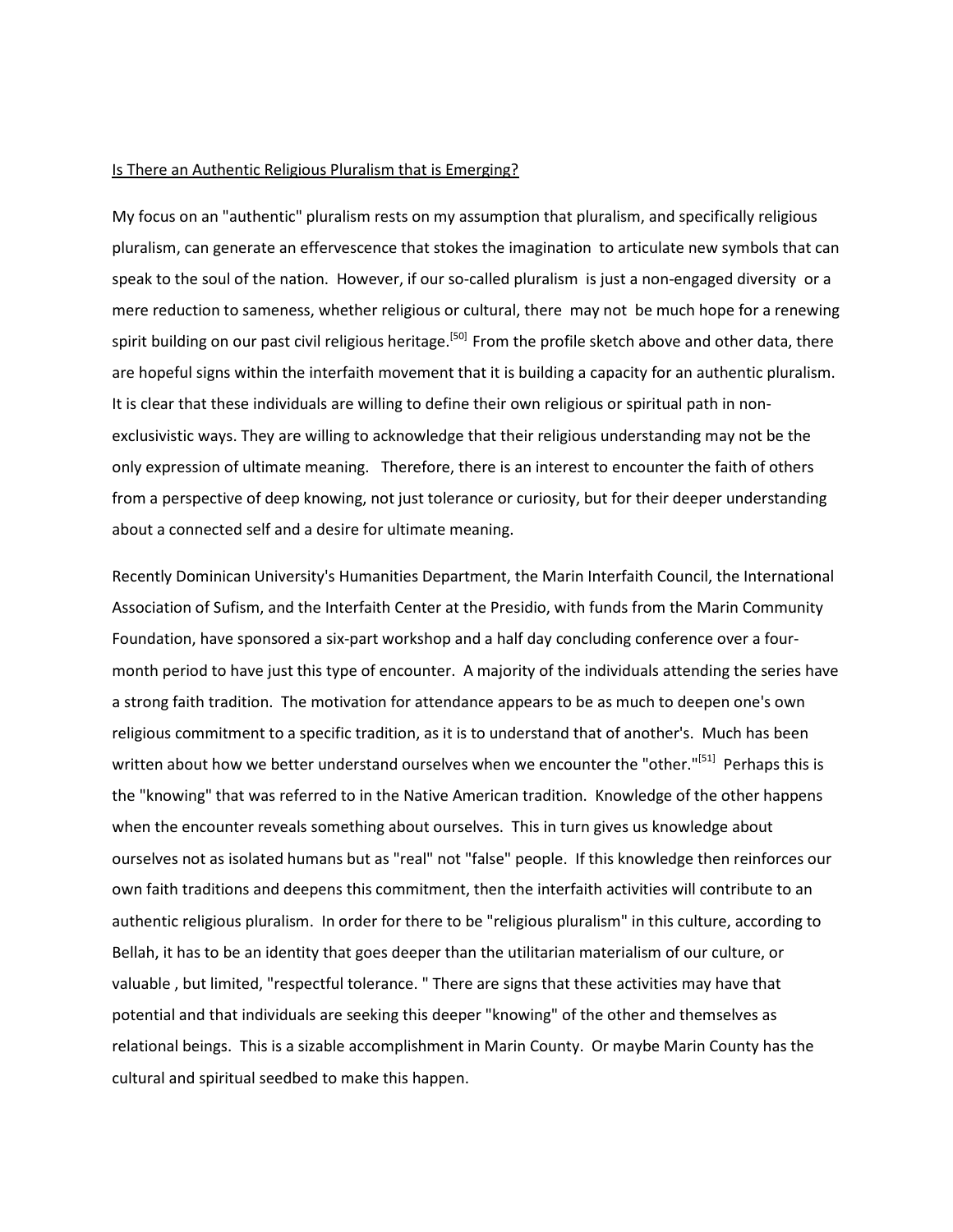It just may be that an authentic pluralism is the pre-condition for meeting the Covenantal Standard. My concern is that though there is a genuine desire for a pluralistic viewpoint, it may not go deep enough, particularly if we avoid engaging on difficult issues. This may only happen if we expose our dark side, perhaps the first principle of the covenant. Not only is each faith tradition not innocent, the interfaith movement is not innocent, just as the nation is not innocent. If the interfaith movement is to be a transforming movement, it needs a way to help each faith tradition "confess" this dark side of each tradition. This may be possible only if the interfaith movement has this capacity to reflect more selfcritically about its own activities. There is currently a challenge before us that may define our movement in the Bay Area. The Presbyterian Church, in the U.S.A. has voted in its General Assembly to research the divestment of its own investments in companies supplying the state of Israel with materials to fight the Palestinians. Can we construct a dialogue that allows us to engage in all our pain of past and present on this issue? I believe we have to find a way.<sup>[52]</sup> We need to engage in ways that are not just about how we appreciate and respect each other in a profoundly human way, or what we have in common, as important as this is, but we need to engage most when we have seemingly intractable differences.<sup>[53]</sup> We may still end up realizing that perhaps all that we do have in common, is our common humanity. <sup>[54]</sup> My sense is that out of this struggle our common humanity may become a greater reality.

Here I am not advocating to focus just on issues that are contentious and only elaborate on these differences. I am advocating a way to construct an engagement that helps us explore these differences and not deny that they are there. None of us are beyond the experience of darkness. When we construct a safe environment for the expression of difference and diversity we all win.<sup>[55]</sup>

#### Are There Bridges Being Built in the Public Square for Dissent Among Interfaith and Other Groups?

 Gary Tobin, in his 2000 study*, Religious & Spiritual Change in America: The Experience of Marin*  County, California,<sup>[56]</sup> quotes at length an article in the New York Times about Marin County. The Times journalist was trying to understand the conversion of John Walker (Lindh) to Islam and then the Taliban.

If we want to blame Marin for John Walker's choices, then I guess we should say he was rebelling against the values of the community rather than reflecting them. Maybe he wanted more than a two-car garage and winter weekends up at Tahoe…Walker was not rebelling against spiritual uncertainty and wacky religions, but rather against the most traditional of religious institutions represented by the Episcopal church and against Marin's stifling and materialistic values.[57]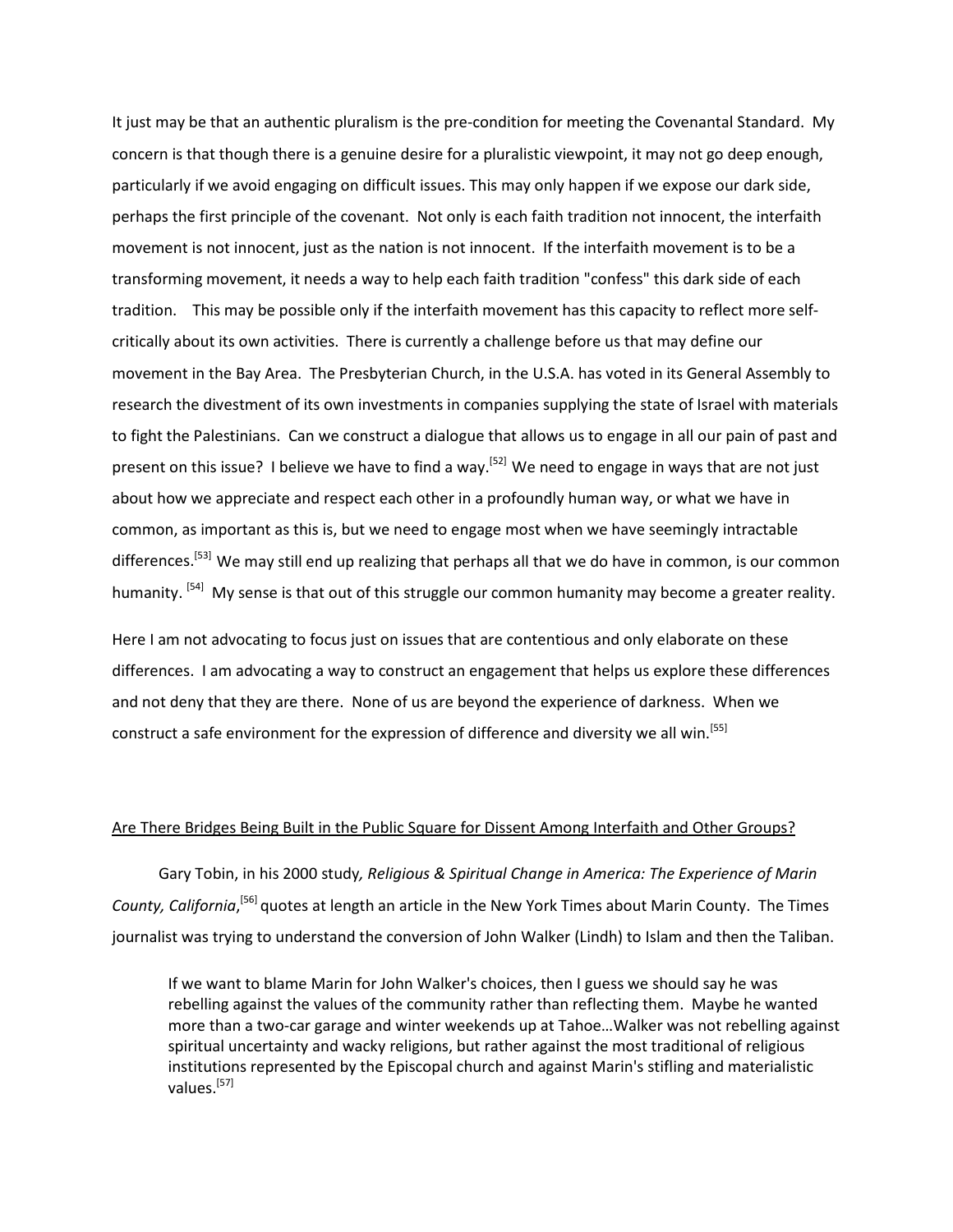Marin County and Northern California, and for that matter, perhaps many regions of the nation at large, are not too different. There is survey data indicating that there is a growing questioning of these materialistic values.<sup>[58]</sup> My experience with the interfaith movement in the Bay Area confirms that the participants in these events are struggling to be dissenters from dominant utilitarian values and technical reason. One could say, even in Marin. But perhaps one should say particularly in Marin or the Bay Area.<sup>[59]</sup>

 My experience with the interfaith groups, much like many of the liberal or progressive Protestant and Catholic movements, is that social justice is a second pillar of their existence. Often interfaith groups were founded to deal with major social problems facing their communities. In the case of Marin Interfaith Council, it was founded to address community needs after flooding occurred. The faith communities continued to be mobilized on civil rights, housing, AIDS, homelessness and other issues facing its African American residents in Marin City and the Latinos in the Canal District. In a survey conducted by the Marin Interfaith Council, the seventy members of the Council who responded to the survey, were equally interested in "inter-faith encounter" and "social justice."

 There are growing signs that organizations such as the Interfaith Center at the Presidio and various regional interfaith councils are increasingly focusing on social issues as their way of developing relationships with other like-minded activist groups and single-faith oriented organizations. A "Healing the World" series will be planning its second conference in Asilomar, California on issues similar to the one's I am raising in this paper. <sup>[60]</sup> The first conference was on the topic of "Peace in a Warring World." Each of these conferences is a vehicle for the dissenting community to build alliances of strength to counter American values that reflect materialism and a narrow view of our religious self understanding as a nation. Similar initiatives are under way with the Marin Interfaith Council and the activists opposing the Patriot Act and the War in Iraq. Concepts such as the "common good" are common place in these activities. However, in many cases this "oneness" or "common good" vision is more likely to be promoted by Buddhist or Hindu participants, rather than Protestant Christians. The role of Catholic Social Teachings as a voice in these activities is present, but often more implicitly rather than explicitly. This reality is often due to the fact that Catholics have their own parallel organizations where they accomplish many of the same social justice goals that are attempted in the interfaith events. There is a challenge for the interfaith movement to find ways to better engage with the Catholic community.

Again using the lens of the Convenantal Standard, what do these observations tell us about the capacity of the interfaith movement to meet Bellah's third time of trial? It is clear that the interfaith movement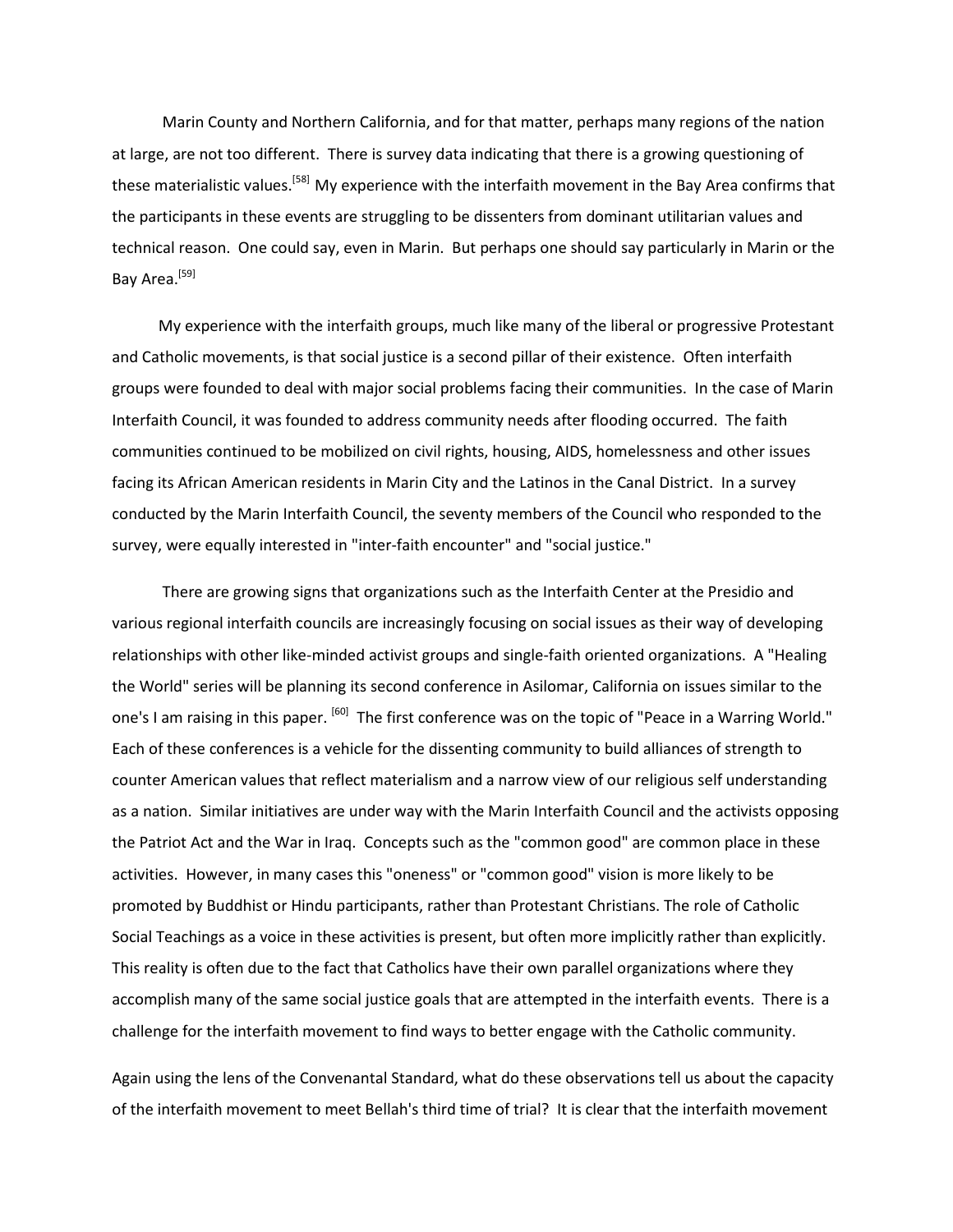is seeking to hold onto the social ethic of the original covenant by its emphasis on the common good. Is it possible that a well articulated social ethic, beyond a narrow self-interest may provide the ground bed for a transcendent ethic? That is, a "transcendent ethic" that at least suggests we are not isolated individuals but we are fulfilled in our interdependence with others. This is the voice of an ethical society that is not based solely on interest. How the "divine" element gets expressed may not match the original notion of Winthrop or our nation's founders. The concept of "personal God" is often challenged as not "inclusive" enough. The interfaith movement has to distinguish between the moment when someone speaks about God as if all have the same view of divinity, and when one speaks about God only as an expression of their faith. The latter position is the authentic pluralistic stance. It is possible that the interfaith movement, with an insightful practice in articulating an authentic a "divine pluralism," may speak imaginatively to the increased diversity of our nation. The hope is that a "transcendent ethic" worthy of our commitment will be an outgrowth of this pluralism.

When the interfaith movement seeks to build bridges beyond the faith community on shared values to transform our materialism and individualism it is also working to develop a dissenting movement beyond the periphery. Perhaps as it continues to try to address wider circles of Americans, these alliances beyond the religious community, may achieve what Bellah has described as the building of a movement of scale to address the soul of the nation. However, on the issue of scale, it is easy to suggest that this larger impact is not emerging. It is certainly difficult in the current climate dominated by the so-called religious right to sense that this pluralistic worldview is getting the media coverage or captivating the soul of the nation.

The movement has to continue to evaluate to whom it is speaking and whether or not anyone is listening. The ability of the interfaith movement to engage the so-called "non-affiliated seekers" is important. They have often been on the periphery of the formal organizational structure of the interfaith movement. This engagement must be an honest engagement that addresses the dark side of the seekers and the interfaith movement's bias against them. Too often the non-affiliated are a flip side of the individualism coin. Often found in "new age" religions, these are the "expressive individualists" that Bellah has identified as in keeping with strong American roots represented by Whitman and Thoreau. However, they, like the non-affiliated seekers of today, were dissenters from the materialism and self-worship of American culture. The question is whether or not their dissent in the wilderness can be the basis for a disciplined social movement to transform institutions. I am inclined to have hope that this engagement will bare fruit. I read Thoreau<sup>[61]</sup> as someone who was able to exhibit the imaginative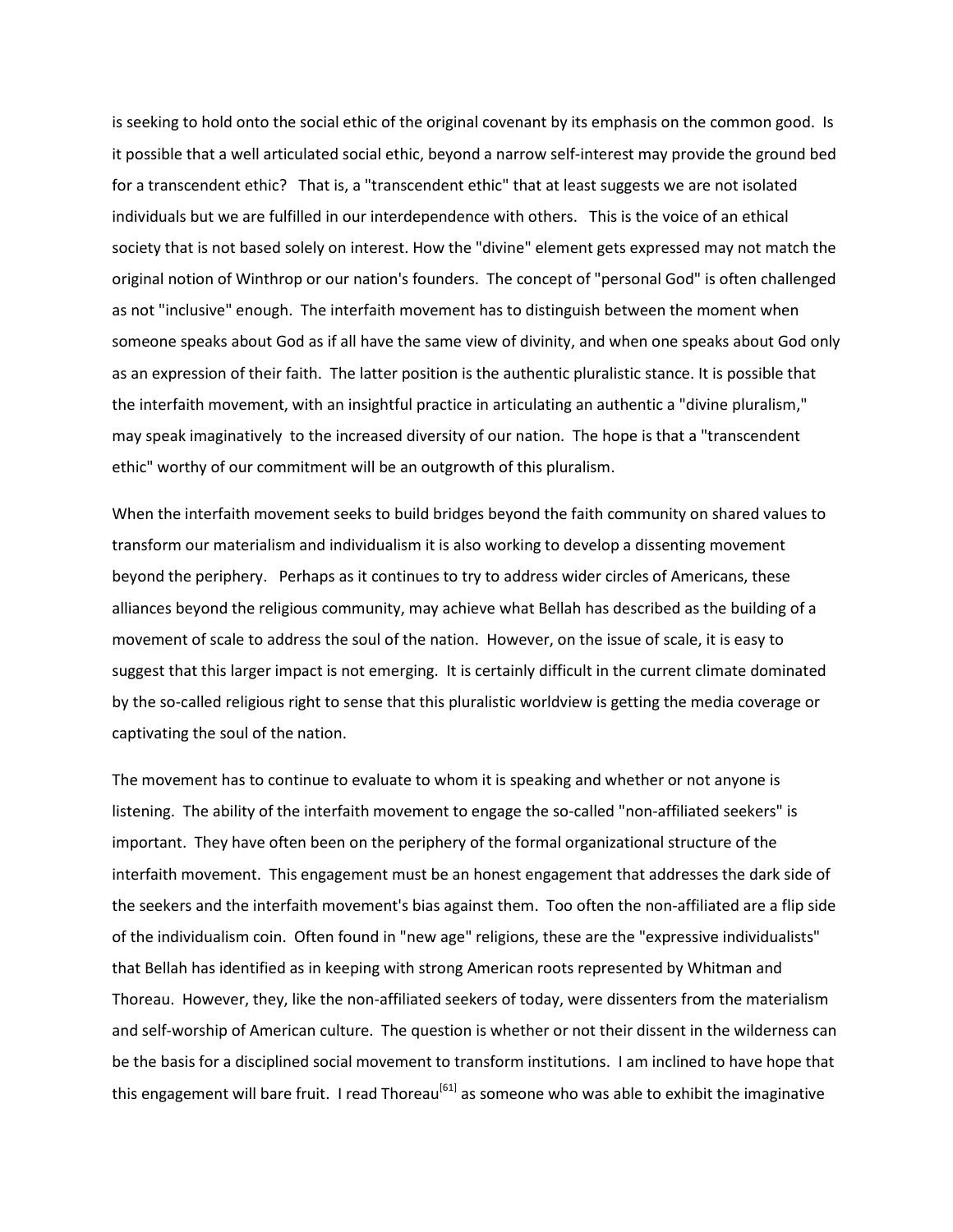vision and immediacy of experience that Bellah finds crucial to the emergence of new myths and stories. I also read Thoreau as someone capable of articulating a social ethic of the common good. Perhaps this comes from his full understanding of "humanness," that is, being part and parcel of creation, or "nature" in his terms. Or maybe it comes from his critique of a narrow view of private property that defines freedom in too negative terms. It seems clear to me that the energy and imagination of these individuals, if coupled with disciplined institutionally based movements, have the potential to provide a necessary partner for new myth making in the American culture. However, a sober evaluation of the interfaith movement's impact leads one to only talk about caution, potential and hope at this point in its development.

# Do the Original Civil Religious Symbols and Myths Still Provide Meaning for the Interfaith Movement? Are there new Myths Emerging?

 At the first Asilomar conference on "Healing the World," I conducted a survey that included questions about civil religion. Fifty participants of the over two hundred attendees filled out a ten-page survey. The results of this survey, and my experience in the other interfaith activities, indicate that many people are increasingly negative about the explicit Christian or Jewish language from this tradition. Ironically, they are more positive, yet ambivalent, about the use of God language from the tradition. My interpretation of this data has not sorted out precisely how members of the various religious organizations or spiritual practices respond to the language. But, roughly one third of those answering the questionnaire were from traditions other than Jewish or Christian. The vast majority "disagreed" or "strongly disagreed" with such formulations as: "We are a light to other nations," or "We are a New Jerusalem," or even "We are a "nation under God." Again ironically, they were less likely to be offended when the President of the United States used "God" in his speeches.<sup>[62]</sup> Almost one third said it "depends" if they are offended or not. However, it was almost unanimous when asked: "Are you offended if the President only asks for a blessing on US troops and the United States when we go to war? Only four said they were not offended.

The hollow shell of the covenant that Bellah refers to perhaps is illustrated by the lack of resonance with some of the language of this tradition. This may be a symptom of the deeper crisis of our lack of faithfulness to the original experiment of Micah's admonition to "do justice." Or it may be a reaction, as already mentioned, to the current use of the tradition by President Bush and those seemingly equating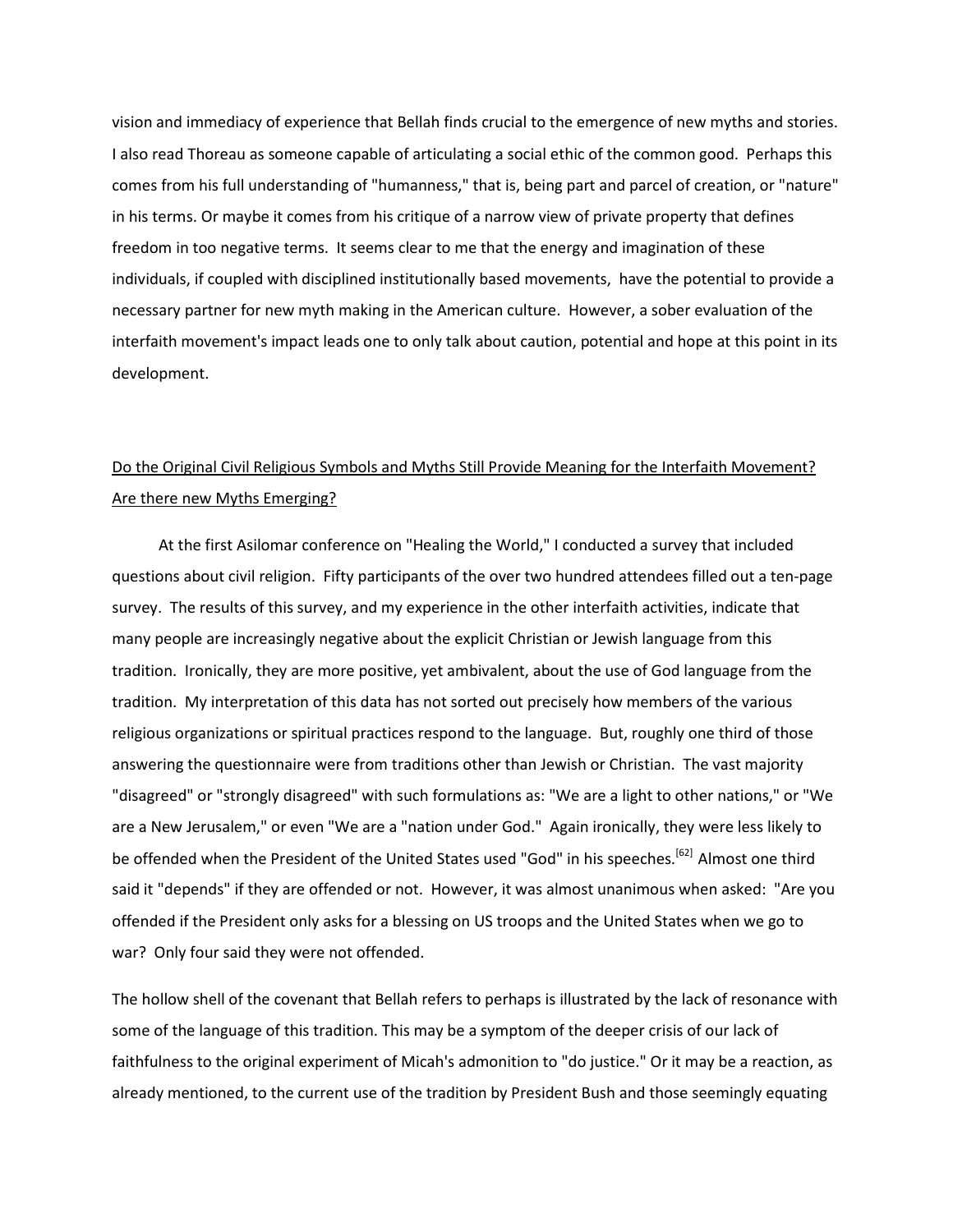God's intent with the actions of the United States. Whatever the reason, at least within the interfaith movement, this language is currently problematic.

Is there a language that is replacing this language of the past? Or is there a way to reconnect with the intent of the original language and its call to faithfulness to a transcendent ethic? My sense is that we are still too early in our transition as a nation and a world society to a new culture, or paradigm if you prefer, to see a new compelling story about our identity as a nation and how we understand our purpose in a religious sense. What we call our "post-modern" culture is likely to be just the time of transition to a future epoch that answers the questions of modernity. If we are looking to the interfaith movement for a new language, during this transitional time, I am not sure what it will look like. If in fact we are beginning to see a genuine religious pluralism emerging in some of our encounter experiments, maybe it will be out of these activities that we see a new language. The language of renewal and rebirth may be at the heart of our American psyche and experience. It may be a language about our humanness in all its fullness. Winthrop sensed the full scope of our humanity, our goodness and our corruptibility.

Alasdair MacIntyre, in an article entitled "How to be a North American," begins by recounting the role Sophocles played in Ancient Athens with his play "Philoctetes." MacIntyre said Sophocles was telling the Athenians a story and inviting them "to recognize that story as their own, so that by learning to reimagine themselves they could find new sources to confront [their] a future."<sup>[63]</sup> Sophocles wanted them to understand their inability to face up to two rival views of justice, of what human beings owe to each other." One view sees a people based on a calculation of our self-interest, the other sees our responsibilities based on seeing others in the world, not just vehicles for our security, but as part of the same body. We need to re-write our story of this nation. Will this story arise from our potential religious pluralism as being facilitated by the interfaith movement?

Perhaps the answer to this question could arise from evaluating the current interfaith activities in light of the Covenantal Standard. It seems to me that the interfaith movement is clear that casting the United States as a savior nation with God on our side does not conform to our tradition at its best. Lincoln deeply felt the civil war was a type of punishment for our sin of slavery and our inability to live up to our constitutional ideals of all being "created equal." God and the nation are not one and the same. Further, a total rejection of the civil religious language of our past, with some form of divine judgement, specifically if it is stated in concepts from other traditions, cannot be viable if we wish to speak to the American people. As Bellah points out, we must, at least, build on this past. Often times in the interfaith movement we back off a language that is too tied to one tradition so not to offend. A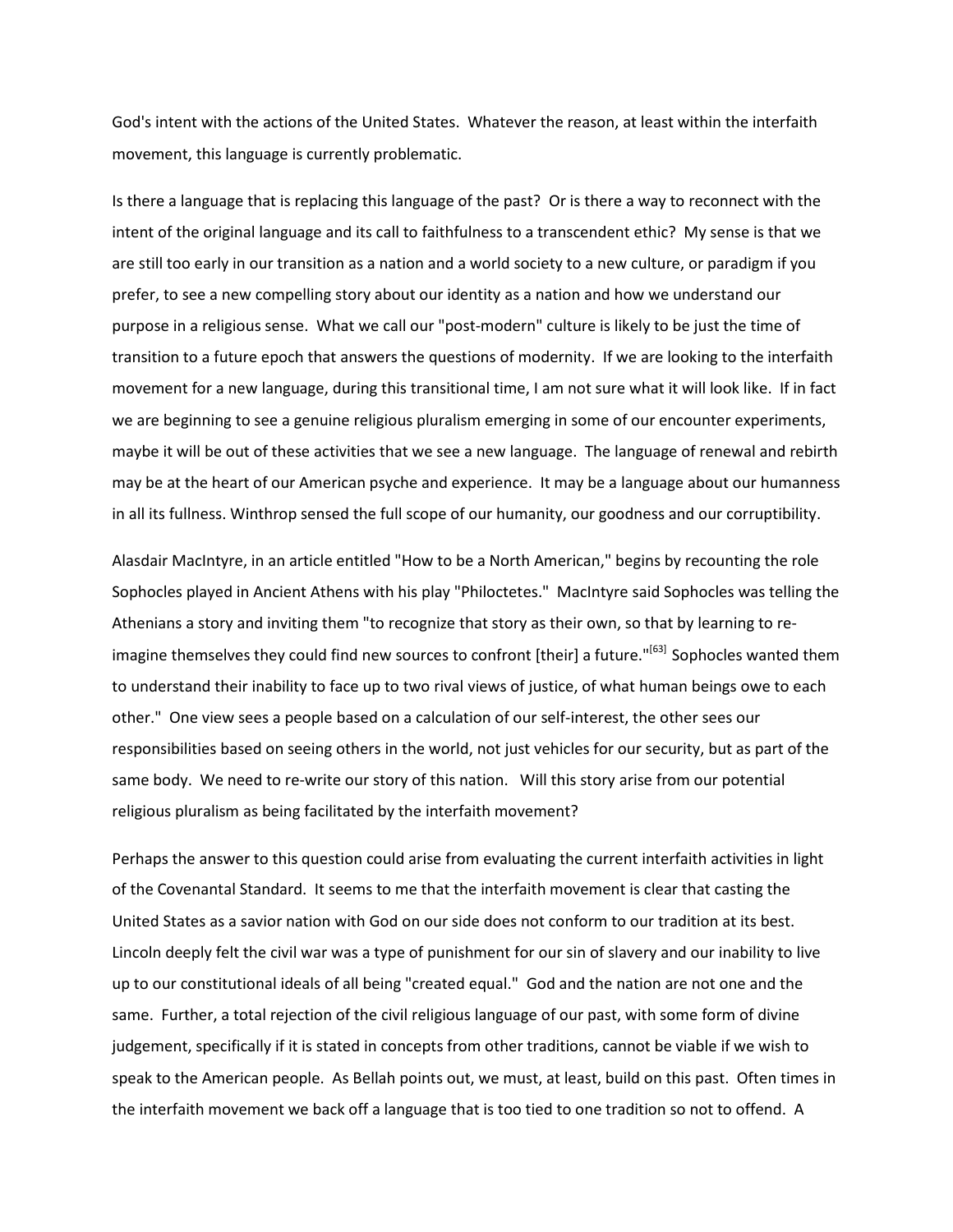better approach would be to explore the depth of one tradition's language out of respect and genuine interest. It seems to me that only in this approach will we be able to produce new language that speaks to our future while being rooted in the best of our past as a genuine resource. We are still Americans in some deep and abiding sense. The hope is that this deep meaning also makes us the most human to see our connectedness to others and all of creation.<sup>[64]</sup>

# Is American Utilitarianism and Individualism Once Again Undermining the Potential in the Interfaith Movement?

 In answering this question I am most self-reflective and self-critical. This is also my most speculative section of the paper. I am ambivalent in my answer to this question. Why? Looking systematically through the lens of the Covenantal Standard, the interfaith movement does appear to have embodied many of the themes in the Standard in its own activities and its view of the American civil religion. On other themes there are signs the movement is making progress. The common good social ethic is very strongly represented in the core of the movement. It avoids casting the nation as a savior to others. It is working to enlarge its impact beyond sub-group status. It is grappling with articulating an imaginative vision. And most importantly it is working hard to foster a practice of authentic pluralism. Therefore, why am I tentative in my assessment of the movement's capacity to avoid being undermined by America's own success in technical reason, materialism and our abundant wealth?<sup>[65]</sup> There are several themes in the Standard that I think we have not met. First, as already mentioned, we, like American society in general, have not fully addressed our dark side, or the dark side of America's past. Second, we have not yet connected strongly enough with the positive side of America's past in the civil religious tradition that Bellah outlines. Without this tie in some way to our past we may not speak to the soul of this nation or articulate a transcendent ethic worthy of our commitment. Each of these shortcomings has hindered the practice of the movement. This becomes most apparent in our weakly articulated purpose and our small circle of conversation partners, especially within the religious community.

Many organizers in the interfaith movement, my self-included, often see our work as "strategic." We want to mobilize the faith community for this or that cause. This is utilitarian and technical reason at work. We "calculate" the outcome of our success by how many people attend, whether or not we please the funding agencies or whether or not we have good media coverage. I think we spend time on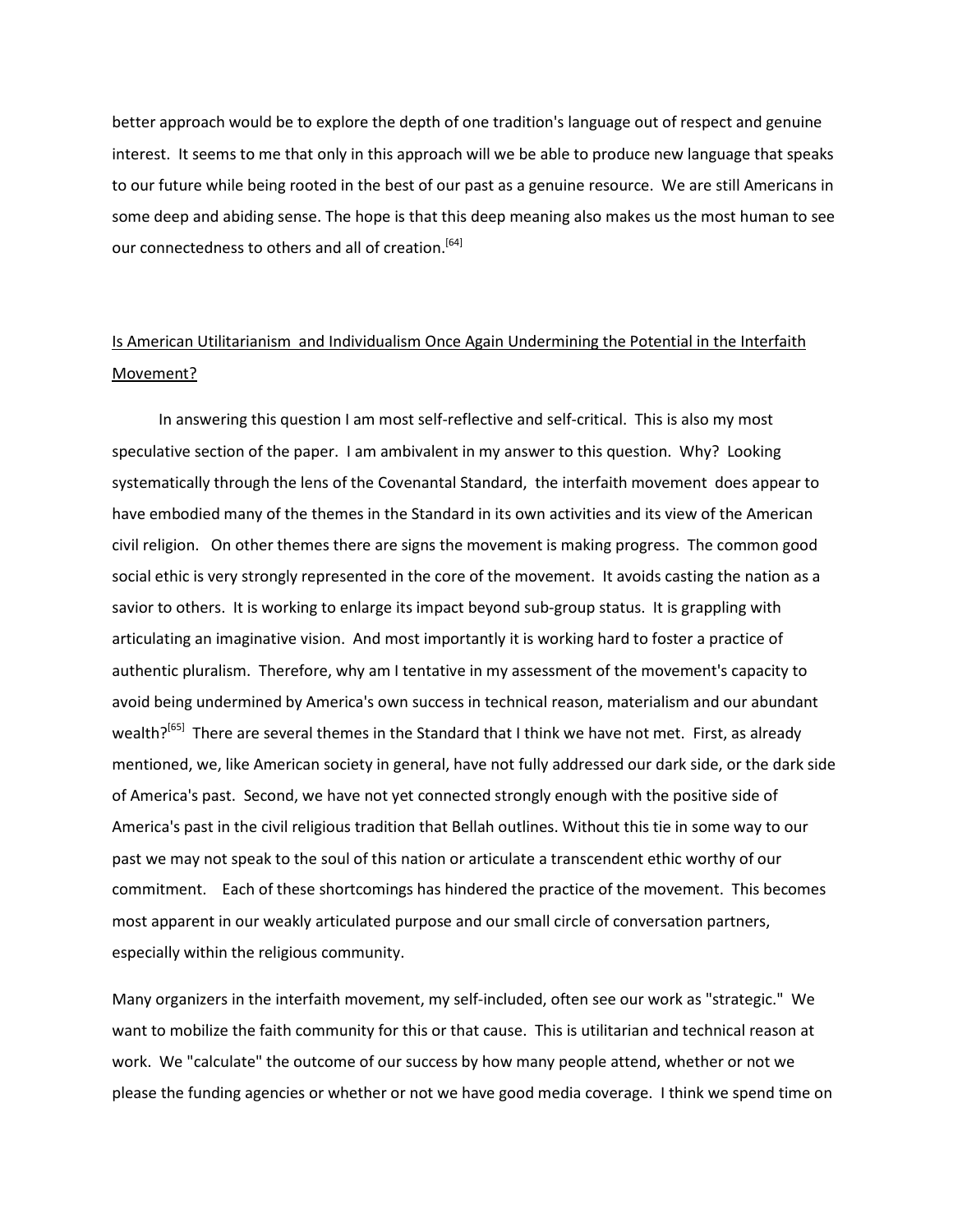these measures of our success because we are less sure of our purpose. Therefore, we end up focusing less on outcomes of substance tied to our vision. In this sense we are very much like American culture in general. The practical, the useful, "the getting it done" mentality is very much ingrained in our American culture. Quantitatively measurable outcomes, tangible goals, good consequences, these "utility" measures are our default categories of success. This is a brand of technical reason. There is nothing wrong with technical reason, per se, as Bellah has pointed out. However, the problem arrives when it is divorced from an authentic religious vision that insures the technical reason will be in service to this vision. The hope is that it is a vision that engages individuals in a commitment to a calling beyond themselves. I wonder if such a vision might be capable of transforming the nature of technical reason itself.<sup>[66]</sup>

What is the vision and purpose for the interfaith movement as it exists today in the Bay Area? There appear to be many, some laudable and some less so when still tied to self-interest and American individualism. According to Han Kung, "peace" is at stake; we must get along as religions to have peace.<sup>[67]</sup> For others it is a good place to shop for a spiritual practice that is compatible with personal desires.<sup>[68]</sup> For others it is a place of genuine exploration of the stranger, the "other." It is also a vehicle to mobilize for good causes, from emergency preparedness, youth alienation, domestic violence, and HIV AIDS solidarity. Some are seeking a new pan-religious expression. Some marginalized religious groups are using the interfaith movement to gain legitimacy. As a confession, I have been motivated by or contributed to all the above in some way or at some time in the past. However, if we cannot go beyond many of the above narrow expressions, the interfaith movement will be a truncated reform movement or at best a false hope. It will certainly not meet the third time of trial and the Covenantal Standard. How might we avoid the pitfalls of some of the limited reasons for being involved in the interfaith movement?

What should the interfaith movement's purpose be to avoid being undermined by utilitarian individualism? If we assume that our purpose in the interfaith movement is not to create a new religion, what is our purpose? I have already alluded to my hopes. First, it is a place to more deeply understand one's own faith as one encounters the authentic faith of other traditions. Second, in this encounter, I hope we see a new narrative emerging to speak to the soul of this country. This is a narrative that is grounded in our best instincts as a Covenantal nation. This would mean that the standard we have for the nation is the same standard we have for the movement itself. In both cases neither the interfaith movement nor America is a religion. They are infused with religious meaning; but neither can be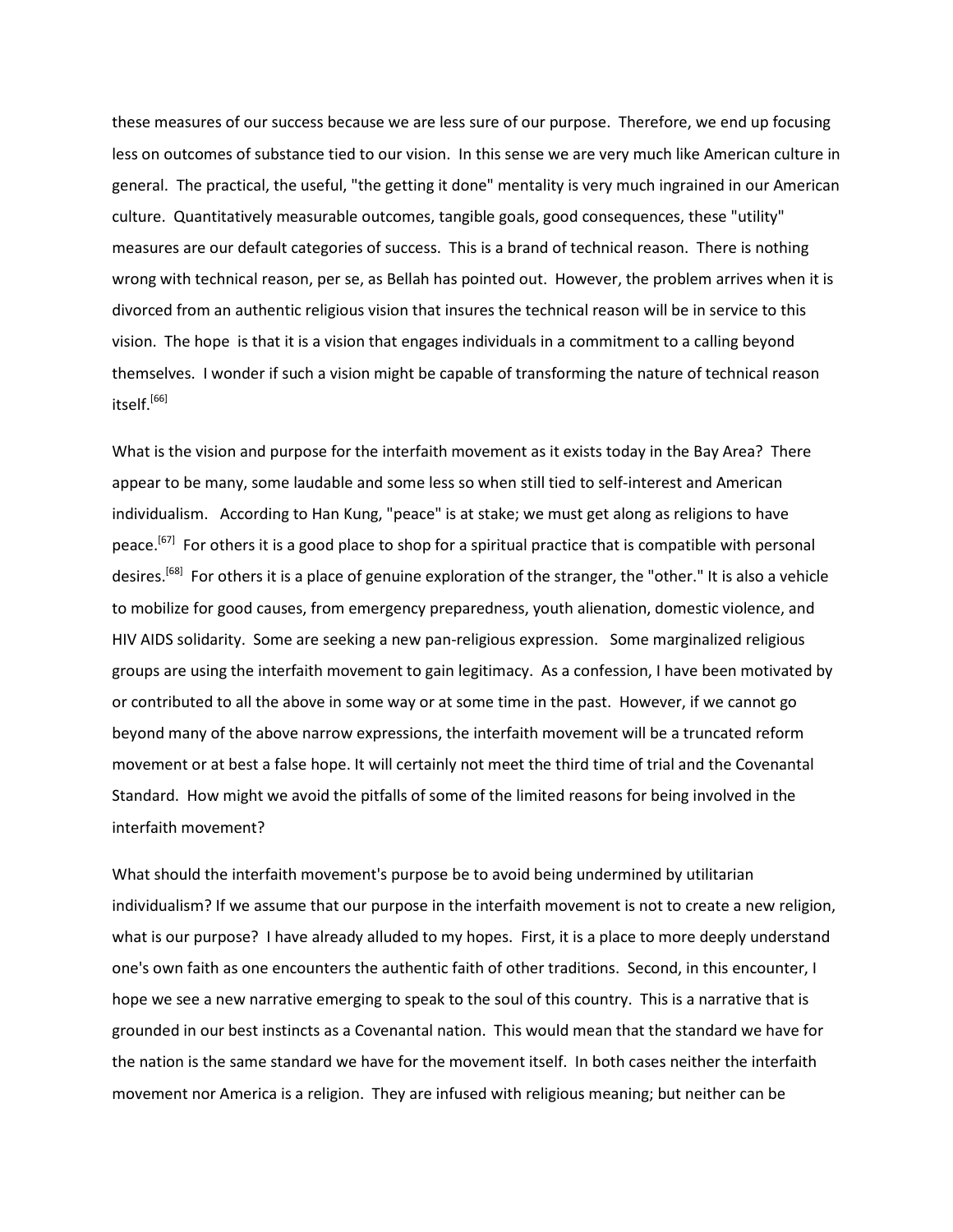worshiped. If the interfaith movement is not clear on this point from the start, it will be undermined. It is not clear to me the interfaith movement is clear about its purpose or that it recognizes its limited, yet perhaps crucial, role in religious formation and energizing our civil religious self-understanding.

The above judgment comes out of my own practice within the movement. One experience that has driven home our lack of clarity of our purpose has been the numerous "strategic visioning" processes in which I have participated as a board member of various interfaith organizations. We have had difficulty in articulating our purpose. This has become most crucial when trying to assess our relationship to the vast group of "non-affiliated" religious seekers, especially in Marin County. Inadvertently we have a tendency to see them as less than a partner because they do not have an organization from which to sustain their participation in our organizational structures. We are more inclined to want an encounter with a person of another "established" faith tradition. I think our relationship to the non-affiliated seekers carries with it a meaning about our future capacity to develop a new story about ourselves through the so-called interfaith movement. I have already alluded to the complexity of this issue. At a minimum, our difficulty in addressing this issue head-on, short circuits us from expanding our conversations partners. We need to realize that we are all seekers. Many of the non-affiliated seekers are no less or no more tied to our dominant utilitarian individualism. In fact they may have reached a level of dissent with our culture from which we can learn. They may reveal to us the result of a baptism by the fire of expressive individualism that can also be a confessional stance to meet others in solidarity.

If the "non-affiliated" seekers pose a challenge for the interfaith movement, the evangelical community, often exclusivists in their faith commitment, perhaps offer a bigger challenge. These individuals have often "bought into" the success of American wealth as a direct reward for their piety. They are not dissenters. However, there is an authentic search for a religious message about life. Is there a way to engage the evangelical community? If we start from the perspective that we are not innocent either, we could at least engage at the level of our common humanity. We do not need to give up our perspective of a Covenantal nation. In fact, there may be common themes by which we could engage this community about faithfulness to God. I think a confessional stance will assist our engagement. We have to engage this community as conversation partners if we are to speak to the soul of this nation.

If we are not clear about our conversational partners and allies, and this can only be accomplished by being clear about our purpose and vision, we will limit the effectiveness of the interfaith movement. In fact we will grow as a movement when we put ourselves in the frame of mind to learn from others and not treat them as "false people." We do not want to make the same mistake as Larry Cruse. On each of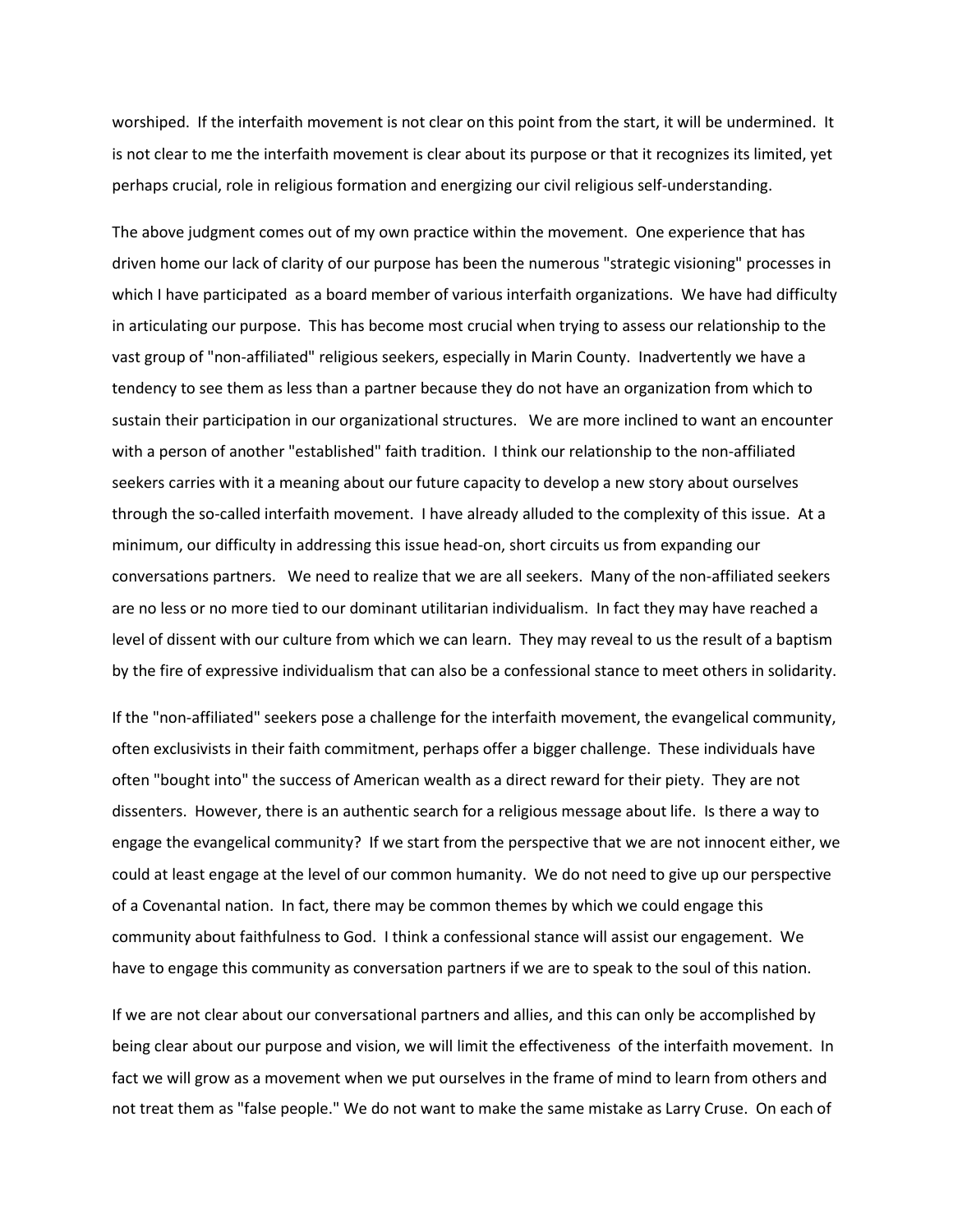these issues, a clear sense of purpose and challenging conversation partners, that is, combining the vision with strategy, we have to embody all the elements of the Covenantal Standard. All instincts of the Covenantal standard are necessary, and other themes will no doubt be identified, but the first one is foundational: confess and confront our dark side. This means a confessional practice, no denials, no false innocence. There are many ways in which the interfaith movement manifests this Covenantal Standard. A fuller embodiment likely follows most directly from the first theme. More than just mirroring technical reason, the movement has the American disease of exceptionalism. We need a humility we seek in others. We need to see the light and return to the hard task of illuminating others with the awareness that we do not always shine so brightly ourselves.

 $\overline{\phantom{a}}$  ,  $\overline{\phantom{a}}$  ,  $\overline{\phantom{a}}$  ,  $\overline{\phantom{a}}$  ,  $\overline{\phantom{a}}$  ,  $\overline{\phantom{a}}$  ,  $\overline{\phantom{a}}$  ,  $\overline{\phantom{a}}$  ,  $\overline{\phantom{a}}$  ,  $\overline{\phantom{a}}$  ,  $\overline{\phantom{a}}$  ,  $\overline{\phantom{a}}$  ,  $\overline{\phantom{a}}$  ,  $\overline{\phantom{a}}$  ,  $\overline{\phantom{a}}$  ,  $\overline{\phantom{a}}$ 

 It is not surprising that Bellah ends *Broken Covenant* with an admonition about our innocence and a reminder about the source of our hope. First the admonition. We need to be awakened from our "false innocence" about our goodness. The interfaith movement has to confront this in its work. We need, just as our nation does, to look at our negative side as a stimulus for rebirth, as Bellah suggests. As a nation and as a movement, we need to incorporate both sides of our self-understanding. To do this we need to be a vehicle for honest reflection about all of our traditions in the interfaith movement. We need to foster in the interfaith movement not only an encounter with the "other" in each tradition, but the hidden other in each of our traditions. The interfaith movement cannot paint over these differences. When we are fully self-critical and confessional in all of our traditions, which may be the time when we see new life affirming stories and myths from our efforts.

 And we do have hope! Bellah reminds us of this hope, by grace, in his last paragraph of *Broken Covenant*:

We should not be so overawed by the late American worship of technical reason that we enter once again the illusion of omnipotence. One of the tenets of the early Puritans that we could well remember is that the millennium is brought by God, not man. Above all, Americans need to learn how to wait as well as to act. We have plunged into the thickets of this world so vigorously that we have lost the vision of the good. We need to take time again to see visions and dream dreams. But as Plato wrote so long ago, the vision of the good does not exempt us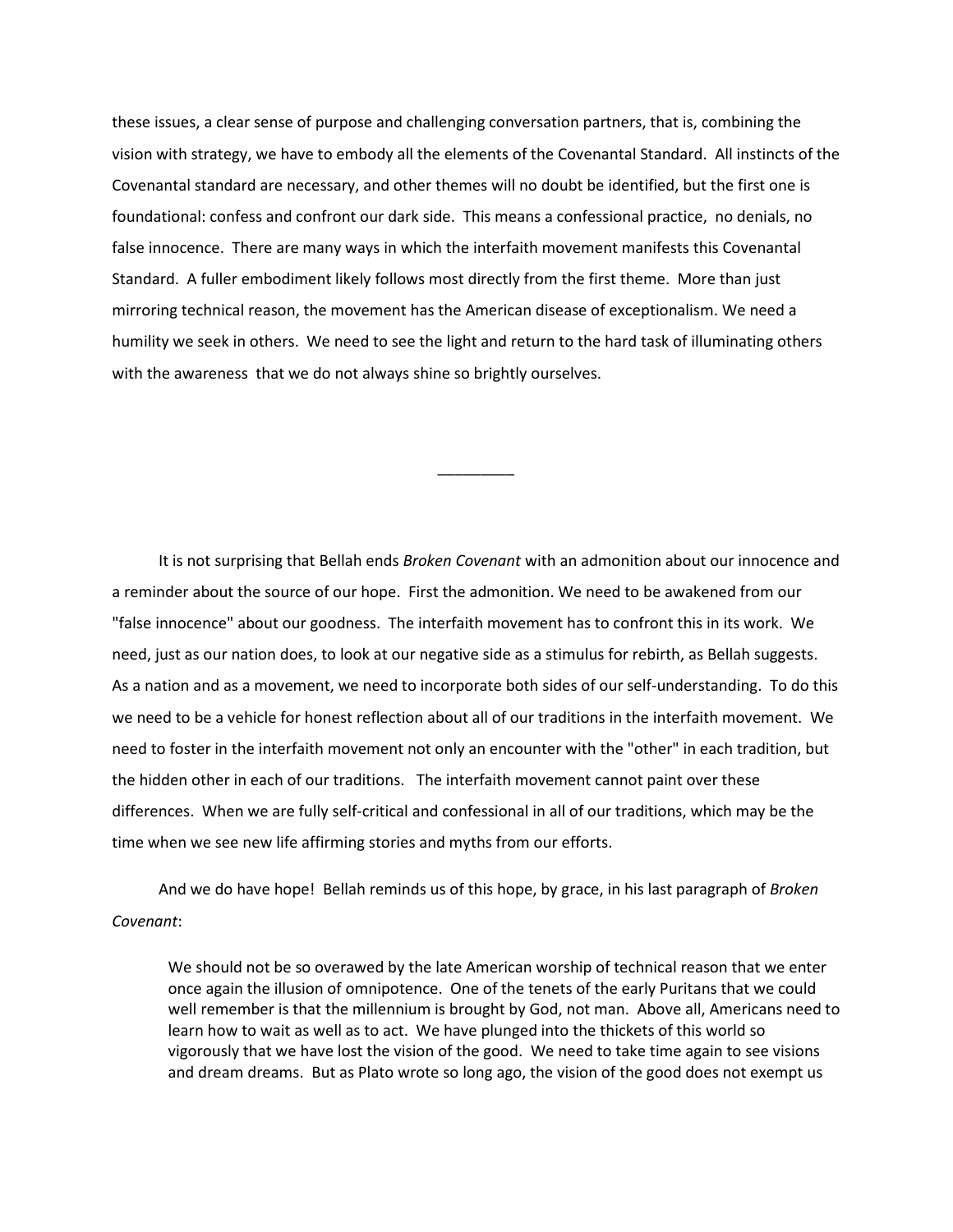from life in the cave. Faith is not utilitarian but neither is it an escape from the search for the useful.

We do not know what the future holds and we must give up the illusion that we control it, for we know that it depends not only on our action but on grace. While recognizing the reality of death, we may return finally to Winthrops's biblical injunction:

Let us choose life.<sup>[69]</sup>

It seems to me that we have lost sight that we have a choice. To be reminded that we still have the chance to dream with our eyes open, rather than just calculate in denial, may be the birth of the new city on the hill. Only then will we avoid the narrow self-interest and the disembodied technical reason that will destroy us and our world.

#### **Post Script**

I want to suggest some further lines of research that could be undertaken if something like the Covenantal Standard has validity.

First, I think there are many issues that are raised as to whether or not I have adequately expressed a Standard that does justice to Bellah or helps us accept Bellah's challenge to build on our past when formulating a vision for our future.

Second, much like I have tried to evaluate the interfaith movement in light of this Standard, there are many lines of analysis that may go beyond my limited experience in the Bay Area.

Third, I think some principles like those expressed in this Standard can be used to analyze the Bush Administration's proper and improper use of the tradition, or at a minimum, to understand what one's agreement or disagreement might be. It is increasingly clear to me that we have an administration that does not understand or believe in the concept of the common good as we have inherited it from most of our religious traditions, particularly from Winthrop and the Catholic Social Teachings.<sup>[70]</sup> We are on the verge of being told the most self-interested and self-destructive story about ourselves and a nation: if you structure your institutions on what you as an individual think is best for yourself, that is, what is in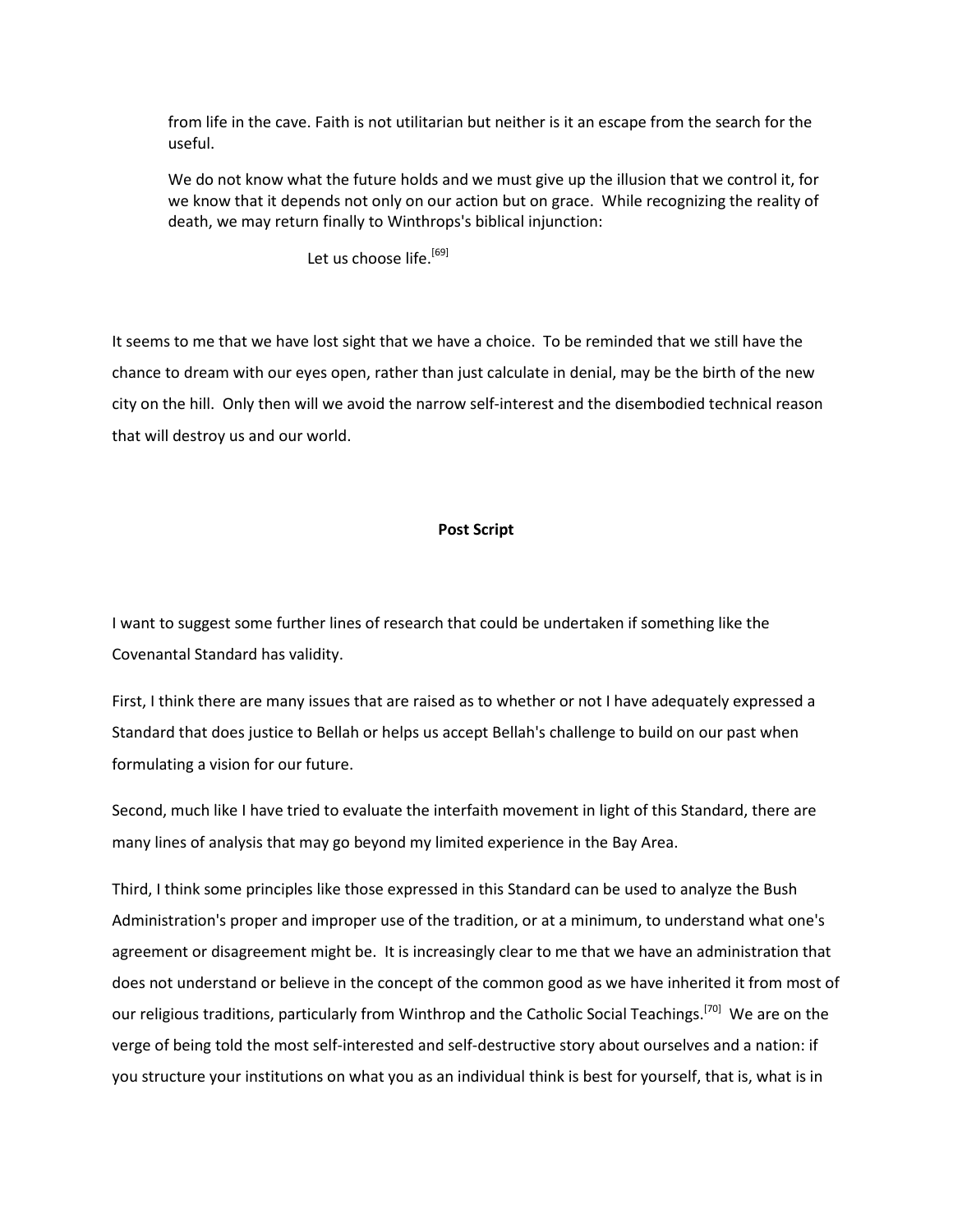your interest will be the ethic that helps all. If Reagan rewrote the new Jerusalem in his image, Bush is rewriting the ethic of Jesus in his image. More research and Covenantal informed social action, please!

Some possible lines of research that unfold from the Covenantal Standard are:

*Theme 1:* We must confess and confront the dark side of our history. Though we profess lofty ideals we are not categorically innocent.

*Theme 2:* We "spread" our ideals best by example. If we cast ourselves as "saviors," or as God's allies, in spreading our ideals we mis-understand that human history is at best "ironic," that is, with often consequences we never intended.

### **Research:**

- Psychological studies are needed about innocence and denial tied to social movements, especially those that are informed by fundamentalist world views and divine sanctions.
- *Theme 3:* Any movement to reform our culture must speak to its "soul," our best instincts as a nation. They cannot be just counter-cultural experiments that exist only for the benefit of the wellbeing of the sub-groups. This is to insure that the movement is of a scale to make a difference.

# **Research:**

- More examples of moments in our history when this has happed need to be analyzed and explained. We especially need examples when the marginalized have become part of the American experiment.
- *Theme 4:* These movements must act out of a state of self-reflection and humility not out of false pride. Though they may dissent from a culture that lacks a moral vision, if they do not engage with the larger society and its history, successes and failures, they may reinforce values of individual selfinterest.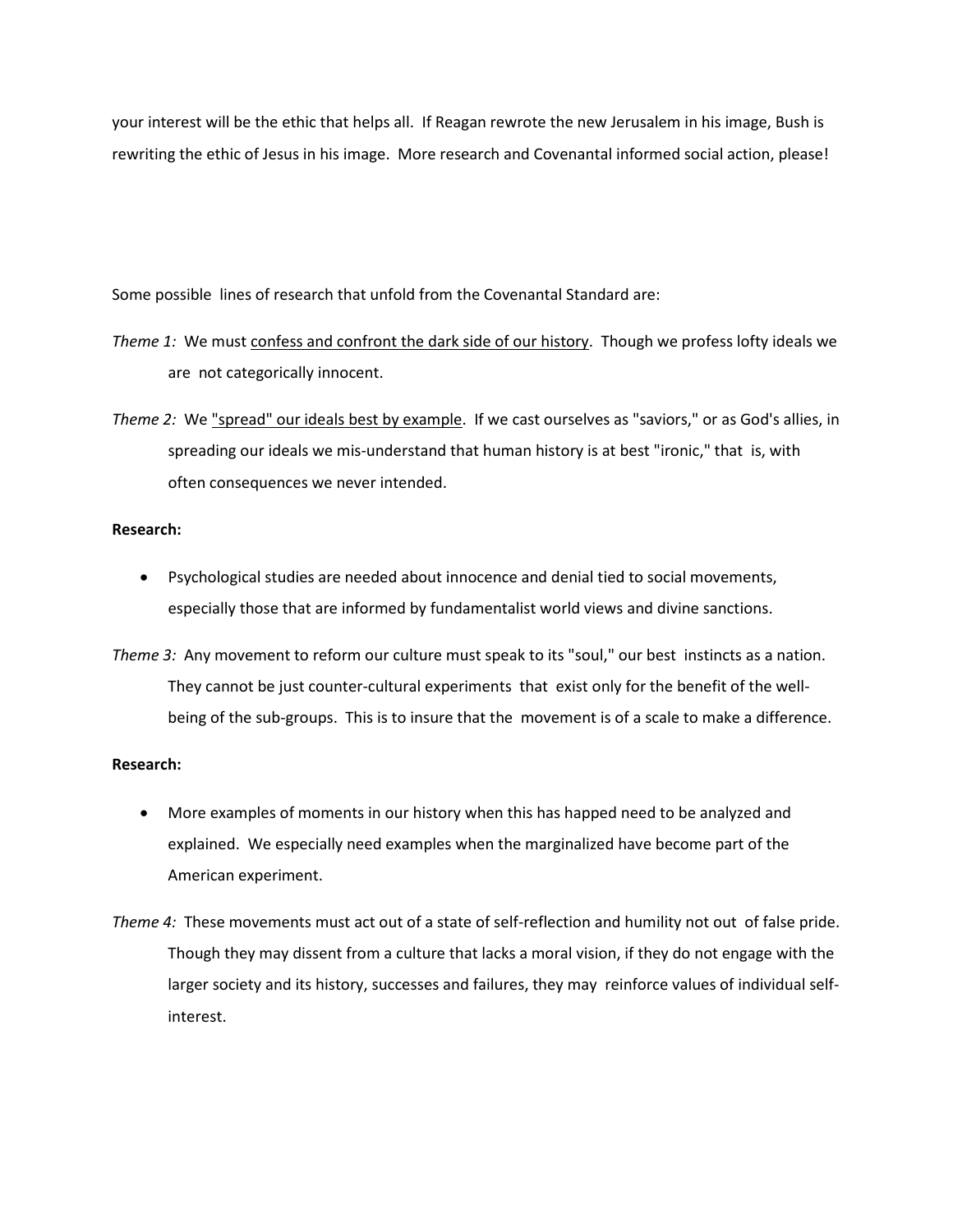### **Research:**

- A deeper understanding of what Bellah has suggested as the most "wildly utopian" idea of building an ethical society from self-interest, needs to be explored.
- Do we have an economic and political analysis of American society that helps us expose our unwitting support of a narrow view of the human condition?
- *Theme 5:* There must be a transcendent ethic to our movement by which we judge the faithfulness of our actions. This can grow out of our religious or humanist traditions that have often spawned change in the United States.

### **Research:**

- What is the content of this ethic for today?
- What are the natural partners for developing this ethic and establishing a national movement to communicate it to the American people?

*Theme 6:* This transcendent ethic has its best chance if it is sustained by an "immediacy of experience," encouraged by an authentic religious pluralism and an imaginative vision.

# **Research:**

- Does Bellah's concept of "symbolic realism"<sup>[71]</sup> help us better understand the possible grounding for this religious pluralism?
- How is imaginative vision cultivated in a way that insures that the religious sensibility is neither reductionistic nor "used" as a commodity?
- *Theme 7:* Perhaps the most important principle that we inherit from the original covenant Is a social ethic that affirms the common good? Self-interest, even enlightened self-interest, does not fulfill the test.

# **Research:**

• As a defining ethic in the Covenant and in most religious traditions (minimally as the golden and silver rule), how is this expressed today?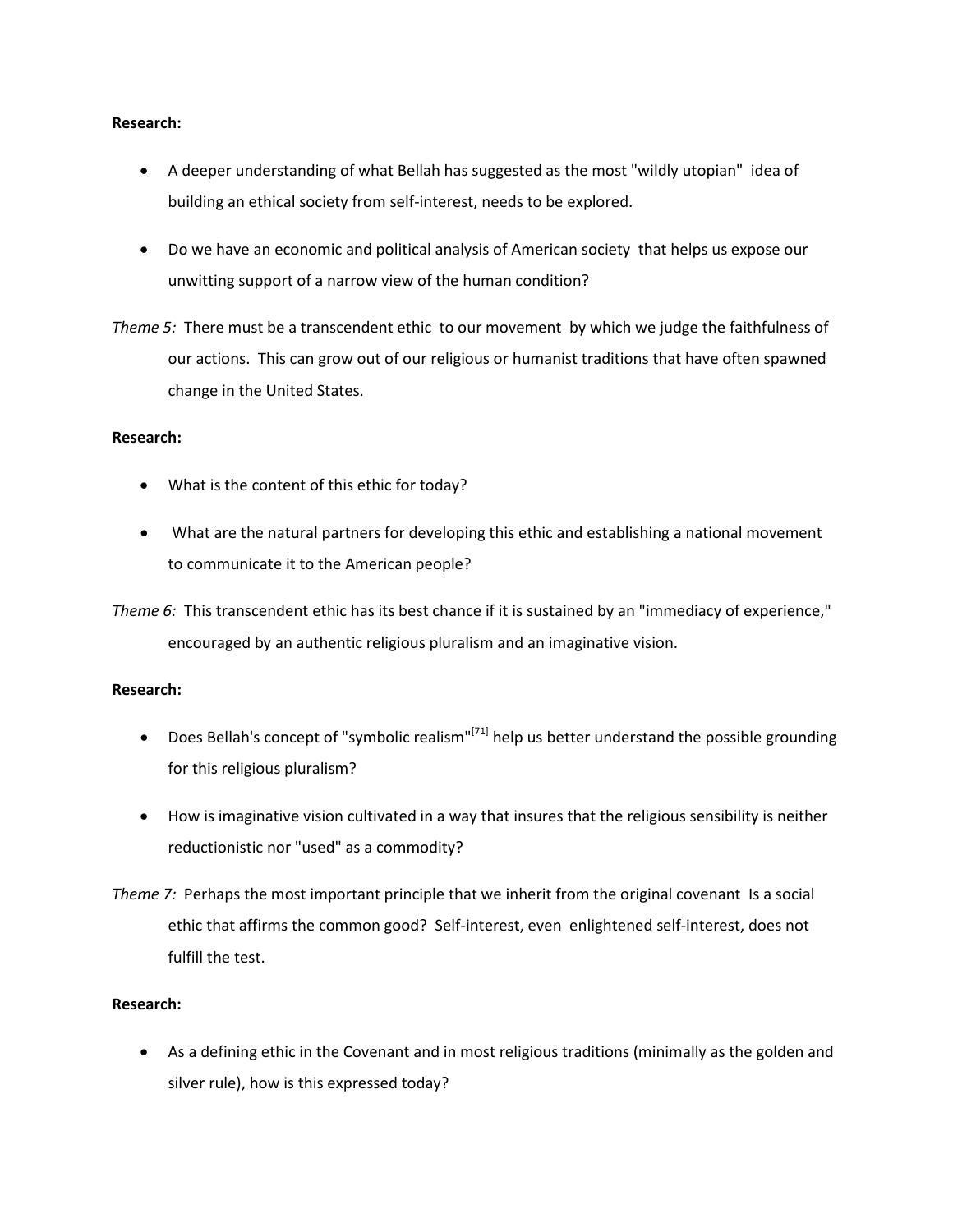• What is the concept of justice that is assumed in the common good?

\_\_\_\_\_\_\_\_\_\_\_\_\_\_\_\_\_\_\_\_\_\_\_\_\_\_\_\_\_\_\_\_\_\_\_\_\_\_\_\_\_

I have included this post script as a challenge for others to help think about our priority intellectual tasks in research and action on behalf of a renewed social vision for the United States as a responsible citizen nation in the world. This was Bellah's third time of trial, our responsible role in a "revolutionary world." How we define and live our internal covenant will play a big role in deciding this global role. There is another option: we may be forced by our mistakes or by the international community to confront ourselves. That is another topic worth our research and activism.

[2] There is not a Biblical reference to the word "shining" as it relates to Jerusalem. A positive interpretation of this addition may be that Reagan was following in the footsteps of those wanting the United States to be the brightest example. A more cynical interpretation might use Reagan's lens of his famous statement in which he suggested that America was a great nation because we provided the opportunity for anyone to get rich. This sentiment is certainly out of step with John Winthrop. I am inclined to believe it is just another illustration of Reagan's projection of his personality and view that what moves the American people is their desire to feel good about themselves, regardless of the reality of the United States. For example, "deep in his heart" Reagan "believed" he was not exchanging weapons for the return of US hostages in Iran. He said this when it was disclosed that he was aware of the policies in his administration that condoned the transaction. This "confession" was part of the many TV specials at the time of Reagan's death.

[3] The following make up the "corpus" of Bellah's writings specifically on civil religion (or understanding our purpose, religiously and how this understanding leads to a unique critique of American culture). Besides *Broken Covenant*: "Civil Religion in America," in *Beyond Belief*; "American Civil Religion in the 1970's" in *American Civil Religion*, edited by Richey and Jones; "Religion and the Legitimation of the American Republic," "The Japanese and American Cases," "The Five Religions of Modern Italy," and "New Religious Consciousness and the Crisis in Modernity," in *Varieties of Civil Religion* by Bellah and Hammond. Important themes about civil religion are carried on in his two co-authored books, Habits of the Heart and The Good Society and the Epilogue to his festschrift, "Meaning and Modernity, America and the World," in *Meaning and Modernity*, edited by Madsen, Sullivan, Swidler, and Tipton. There are numerous public speeches worth including, some recent ones of note are: "Religion and Empire: What Kind of America Do We Want to Be?" Iliff School of Divinity, Denver Colorado, January 2003; "Educating

<sup>[1]</sup> I say "increasingly explicit" because it is difficult to interpret his second term inaugural speech as having only an "implicit" role in what seems for him, a cosmic enterprise. Also in one of his stump speeches during the campaign for presidency, Bush explicitly said, "we will bring freedom to Cuba." This was said immediately after he again stated that, "Freedom is God's gift to the world." This was from a speech covered on the nightly news during the 2004 election. See the *New York Times* web-site or the White House's web-site for the full texts of his speeches.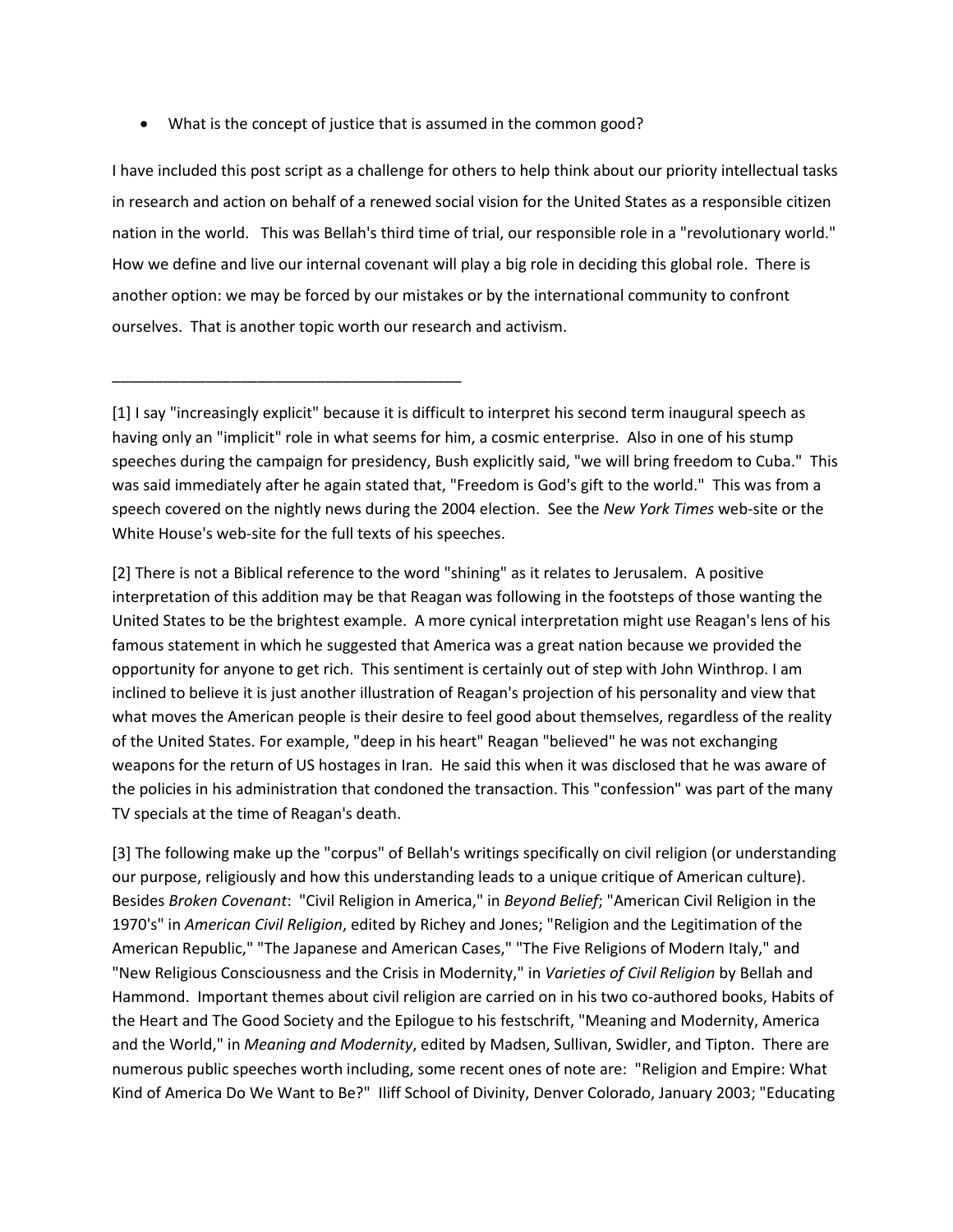Citizens in an Imperial Republic," Xavier University, Cincinnati, Ohio, October 2004. A ":Bellah reader" to be published by Princeton University Press next year will also be worth reading.

[4] Much of this debate is focused on whether or not, going back to Rousseau or Durkheim, there is too much of an emphasis on the "social integration" side of the concept and not enough on the social critique side of the concept. A close read of Bellah makes it clear that the social critique side is not missing. Also *Broken Covenant*'s relevance was witnessed to at the recent annual meeting of the American Academy of Religion in San Antonio Texas. In a sub-section of the "Scriptural Reasoning Group," Dr. Basit B Koshul, a Muslim, from Concordia College declared in the middle of the public discussion portion of the session, with a little hyperbole, "…just read Robert Bellah's, *Broken Covenant*, most of the answers are there…."

[5] In my Post Script below I make some preliminary suggestions for future research on these topics, A future article will make more detailed suggestions about future lines of research that should be undertaken to extend Bellah's civil religion project. Here I will refer to the connections among Bellah's other writings with his civil religious works. Specifically, I will suggest how to address the current Bush administration's use (and mis-use) of our civil religious heritage as defined by Bellah.

[6] Robert N. Bellah, *Beyond Belief, Essays on Religion in a Post-Traditionalist World* (Berkeley: University of California, 1991) 168.

[7] I rely greatly on the work of Robert Traer, former General Secretary of the International Association for Religious Freedom and a colleague on the faculty at Dominican University. See his book, *Quest for Truth, Critical Reflections on Interfaith Cooperation* (Aurora, Colorado: The Davies Group, Publishers, 1999); especially Chapter 18, "Interfaith Dialogue." In recent conversations with Traer, he has suggested interfaith activities presuppose a pluralistic context that is protected by legal traditions. We take this fact for granted.

[8] I generally accept John Hick's formulation of what one means when the say they are "religious pluralists." I am in fact suggesting that most in the "interfaith" movement do go beyond his "inclusivist" designation. See his many formulations of the pluralistic hypothesis. One easy entry into his thought is in his *A Christian Theology of Religions, The Rainbow of Faiths* (Louisville, Kentucky: Westminster John Knox Press, 1995).

[9] In an unpublished manuscript Richard Madsen, one of the co-authors of Habits of the Heart, has identified an American religious identity that has less traditional religious content and is more driven by American cultural values, regardless of the professed faith tradition.

[10] Robert N. Bellah, *The Broken Covenant: American Civil Religion in Time of Trial* (New York: Seabury, 1975) 1.

[11] Bellah, *Beyond Belief*, 184.

[12] Our current national debate about our "pre-emptive" war in Iraq in spite of a lack of international consensus and at times, a degrading view of the United Nations, highlights Bellah's concern.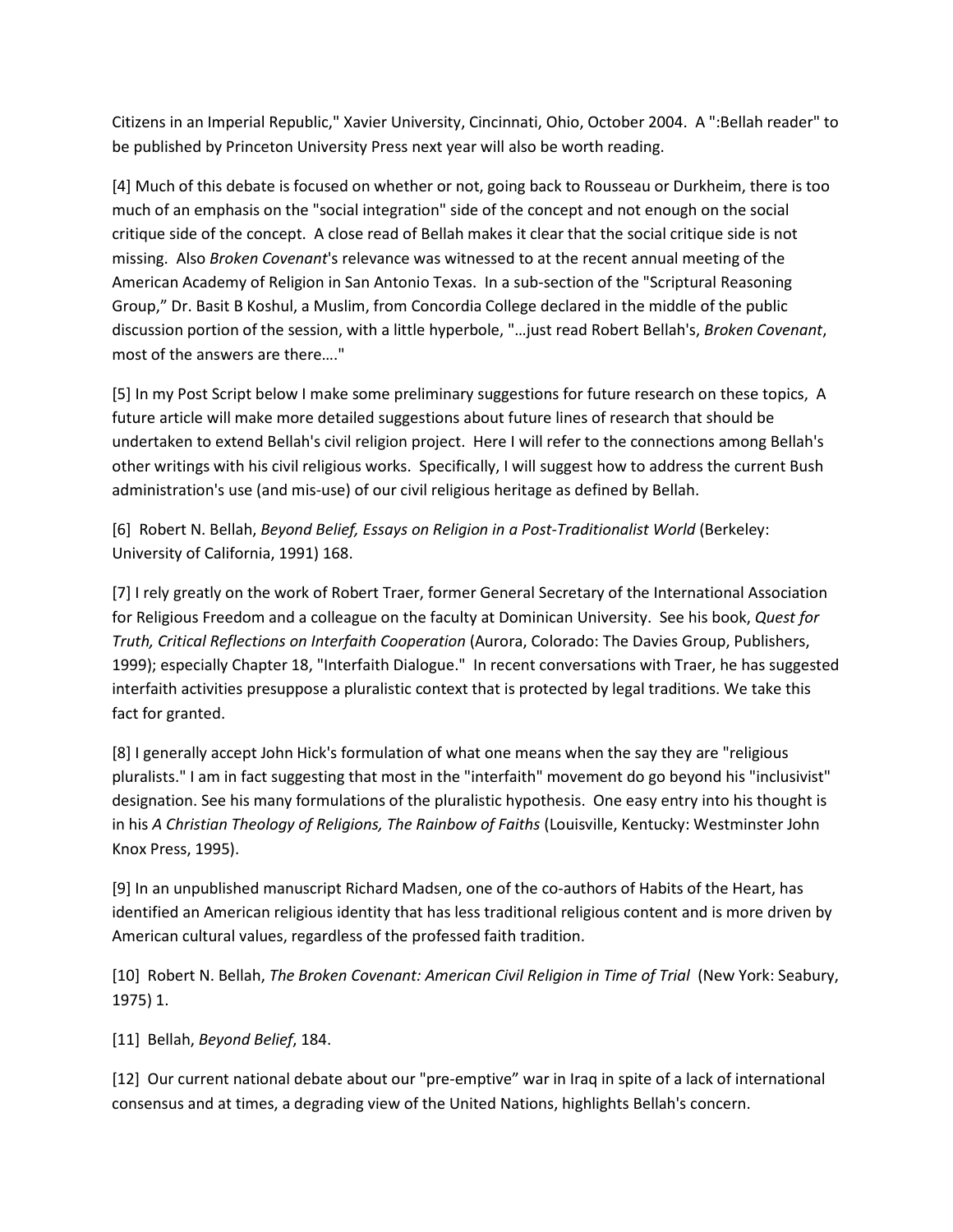- [13] Bellah, *Broken Covenant*, 1.
- [14] Bellah, *Broken Covenant*, 1.
- [15] Bellah, *Broken Covenant*, 14-15.
- [16] Bellah, *Broken Covenant*, 15.
- [17] Bellah, *Broken Covenant*, 15.
- [18] Bellah, *Broken Covenant*, 14.

[19] Robert N. Bellah, "Educating Citizens in an Imperial Republic," a lecture delivered at Xavier University, Cincinnati, Ohio, October 26 2004.

- [20] Bellah, *Broken Covenant*, 142.
- [21] Bellah, *Broken Covenant*, 139.

[22] See Bellah's Introduction to the forthcoming "Bellah reader" by Princeton University Press where he further discusses his work in relationship to Parsons and Habermas.

- [23] Bellah, *Broken Covenant*, xii.
- [24] Bellah, *Broken Covenant*, xiii.
- [25] Bellah, *Broken Covenant*, xiii.
- [26] Bellah, *Broken Covenant*, xiv.

[27] This observation parallels Habermas' formulations that the values that drive the market economy have now "colonized" the "life world," i.e. the realms of life built on personal relationships like the family. But Bellah is also making a further point. He is saying that even the market must be guided by a social vision. It has been this struggle in American history to help insure this social vision.

[28] A useful statement of the meaning of "technical reason" for Bellah can be seen in the comparison to "moral reason" in: Bellah, *The Good Society,* 44: "There is a profound gap in our culture between technical reason, the knowledge with which we design computers or analyze the structure of DNA, and practical or moral reason, the ways we understand how we should live….What we need to know is not simply how to build a powerful computer or how to redesign DNA but precisely and above all what to do with that knowledge." A deeper understanding of this concept for Bellah would entail tracing it to at least Bellah's understanding of the work of Max Weber and Habermas.

- [29] Bellah, *Broken Covenant*, 152.
- [30] Bellah, *Broken Covenant*, 132.
- [31] Bellah, *Broken Covenant*, 133.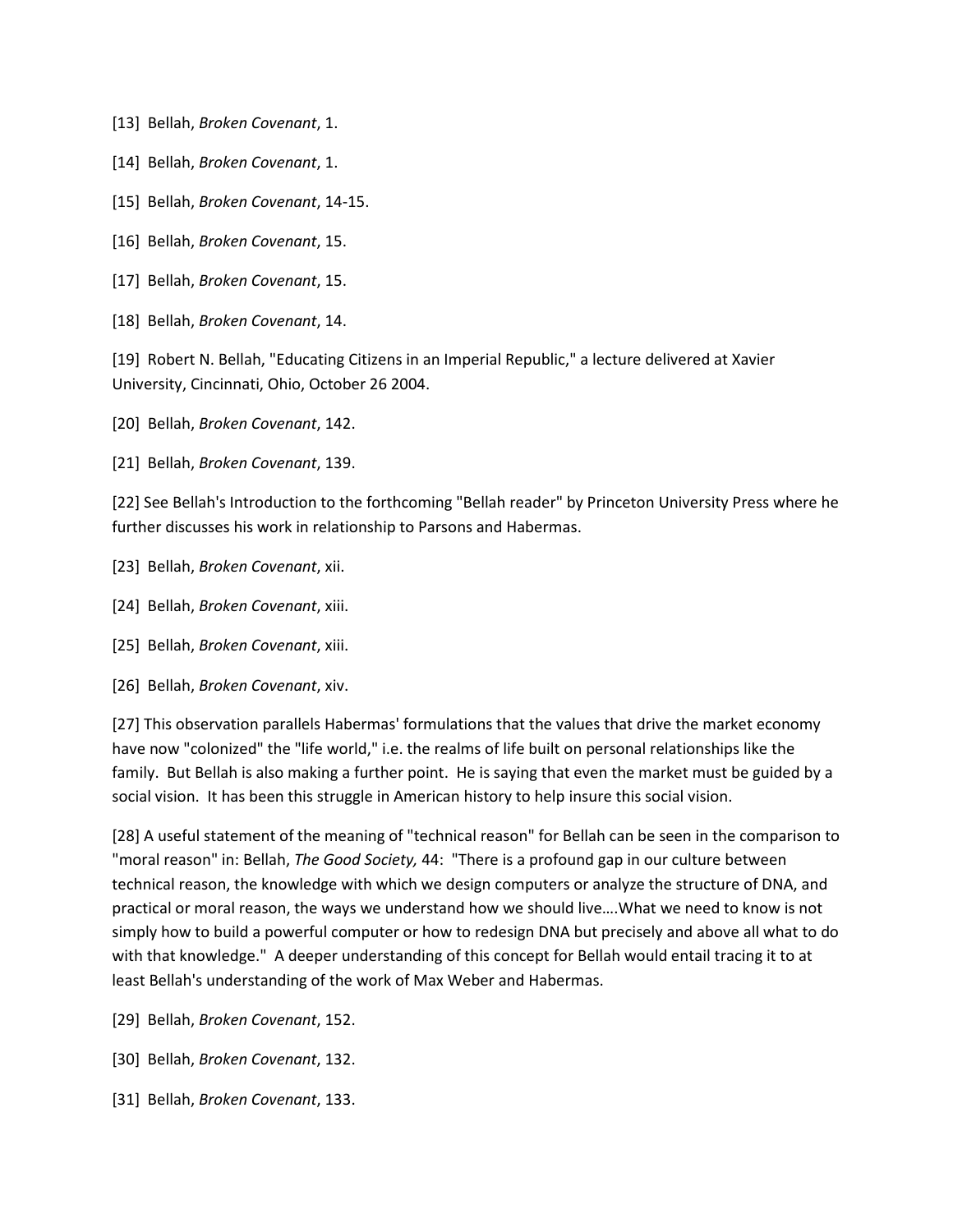[32] Bellah, "Educating Citizens in an Imperial Republic," 5-6.

[33] Bellah, *Broken Covenant*, 141-142.

[34] Richard Madsen, et. al, *Meaning and Modernity* (Berkeley, California: University of California Press, 2002) 260-262. Here in 2002, Bellah reflects on his civil religion writings. He is "almost" admitting that by 1978 he is writing the obituary to a vital "civic republican" tradition. However, I do not think he has given up hope in the possibility that a recommitment to "an ethical society in light of a transcendent vision" might re-emerge. His most recent public lectures still have the ring of a "public theologian."

[35] See historical accounts of the two Great Awakenings that have put an indelible mark on the identity and conscience of Americans. Perry Miller, *The New England Mind: The Seventeenth Century* (New York: Macmillan, 1939). And John Dillenberger and Claude Welch, *Protestant Christianity, Interpreted Through Its Development* (New York: Charles Scribner's Sons,1954)

[36] Bellah, *Broken Covenant*, 157.

- [37] Bellah, *Broken Covenant*, 157.
- [38] Bellah, *Broken Covenant*, 137-154. This section clarifies his notion of "imaginative vision."
- [39] Bellah, *Broken Covenant*, 142.
- [40] Bellah, *Broken Covenant*, 162.
- [41] Bellah, *Broken Covenant*, 147-148.

[42] Bellah, *Broken Covenant*, 105. Bellah has also elaborated on this concept in recent lectures and his growing criticism of our Protestant culture. See Bellah, "Religion and Empire: What Kind of America Do we Want To Be?" 8.

[43] Calvin Luther Martin, *The Way of the Human Being* (New Haven: Yale University Press, 1999) 159.

[44] It seems to me that each historical epoch must find a way to articulate this ethic for its own time. We have a real challenge in today's "post-modern" environment when the clearest answers seem to be either some form of relativism or exclusivistic fundamentalism. In a re-reading of Immanual Kant's challenge to articulate a transcendent ethic for his time, I am struck by the creativity of his solution. If we have the intellectual equivalent of Kant today, will there be a social or spiritual movement to articulate and embrace it in a way to speak to the soul of our nation? See unpublished manuscript delivered to the Pacific Coast Theological Society by Douglas McGaughey of Willamette University, for insight on the value of Kant to this discussion: Douglas R. McGaughey, "Everything After Kant Depends Upon the Imagination,"

[45] Bellah and Hammond, *Varieties of Civil Religion*, (San Francisco: Harper and Row, 1980) 21.

[46] Bellah and Hammond, *Varieties*, 21.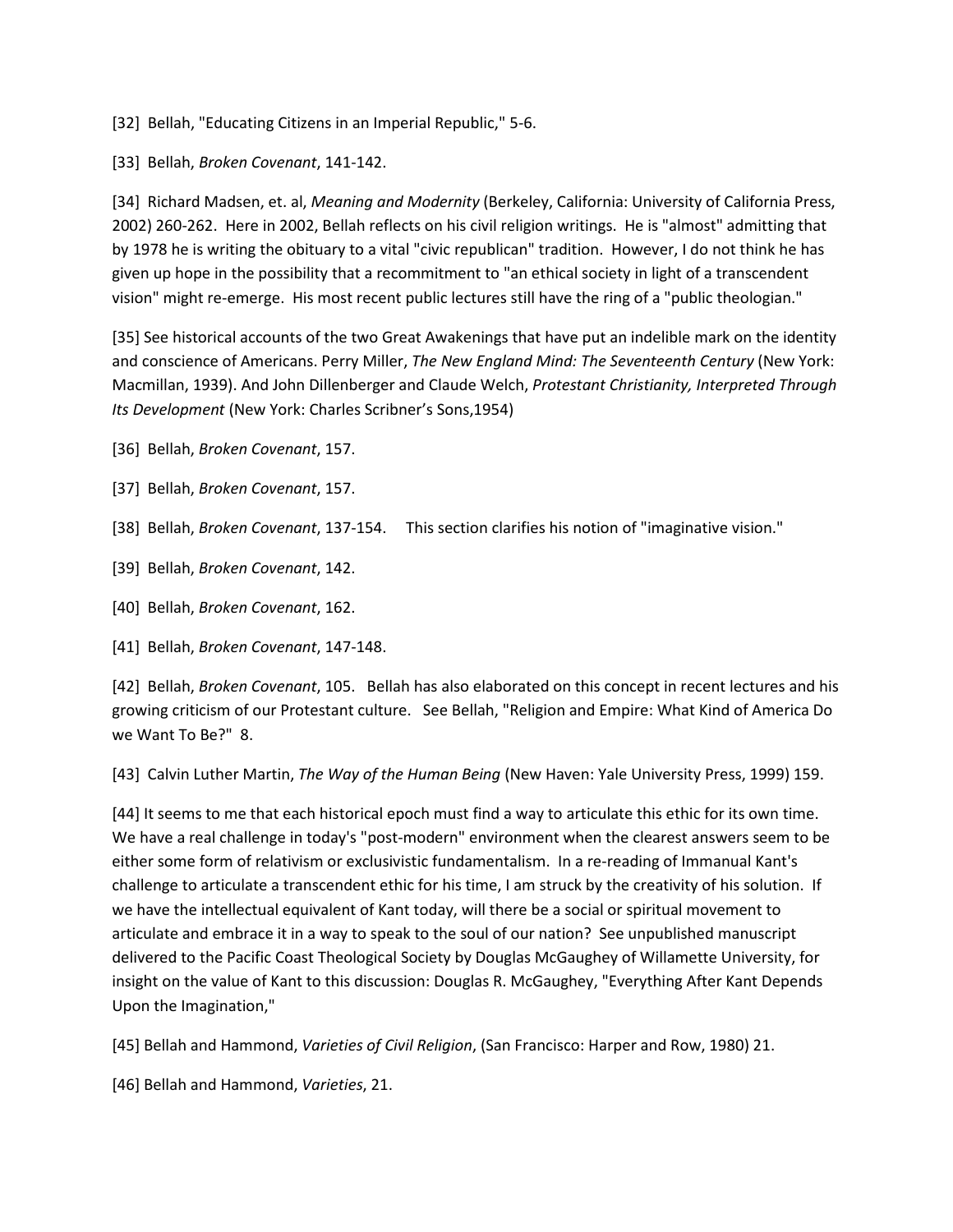[47] For a fuller analysis of how new religious sensibilities are shaping our religious landscape see Gary Tobin's study of Marin County and the various work's of Wade Clark Roof. See Wade Clark Roof, *Spiritual Markeplace, Baby Boomers and the Remaking of American Religion* (Princeton, New Jersey: Princeton University Press, 1999) and Wade Clark Roof, *A Generation of Seekers, The Spiritural Journeys of the Baby Boom Generation* (San Francisco, Harper, 1994). Gary Tobin, *Religious & Spiritual Change in America: The Experience of Marin County*, (San Francisco, California: Institute for Jewish & Community Research, 2000).

[48] Tobin, *Religious and Spiritual Change in America*.

[49] The interfaith movement is politically liberal, i.e. it sees policy solutions not driven by market solutions or a focus on the negative freedom of individuals, and therefore, it is clear that it will have a problem with Bush's total individualization of the symbols.

[50] See my unpublished article, "Civic Engagement and Religious Pluralism: A Liberal Education Challenge," which was first delivered at the Annual Meeting of the American Association of Colleges and Universities in Washington DC January 2004. In this article I argue for the necessity of religious pluralism and a fully engaged diversity as essential to the human quest for self -understanding and ultimate meaning.

[51] The major proponent of this position is Diana L. Eck. See Diana L. Eck, *A new Religious America: How a "Christian Country Has Become the World's Most Religiously Diverse Nation* (San Francisco: HarperSanFrancisco, 2001)

[52] See the unpublished manuscript of Robert Traer and his website (http://christian-bible.com/) that addresses this issue. It also includes references to other groups discussing this issue. Robert Traer, "The Presbyterian Resolution on Divestment, A Review of the Ethical Argument."

[53] Perhaps a case study of how to engage on difficult issues may be the way certain groups discussed the Mel Gibson movie about the passion of Christ. There was a full range of activities. However, those that went to the heart of the controversy, were the most rewarding. However, within the interfaith movement there was less deep discussion and more "solidarity," with our Jewish colleagues. The real challenge will be when this solidarity is not so easy to achieve and does not gloss over key issues.

[54] See the work of John Cobb in his view that dialogue does not need common ground, or a "universalists" position, but only a desire to engage in our differences: John Cobb, "Order Out of Chaos: A Philosophical Model of Inter-Religious Dialogue," in James Kellenberger, ed. *Inter-Religious Models and Criteria* (London: Macmillan, and New Your: St. Martin's Press, 1993) and John Cobb, *Beyond Dialogue* (Philadelphia: Fortress Press, 1982).

[55] I learned this lesson in producing a documentary film, "Cine(mas) for Change," with filmmaker Douglas Fry about diversity on the Dominican campus. It became clear to me, once we had achieved a level of diversity at Dominican, where no ethnic group felt marginalized, we created a positive community, perhaps even the beginning of an authentic pluralism amongst our students. They voiced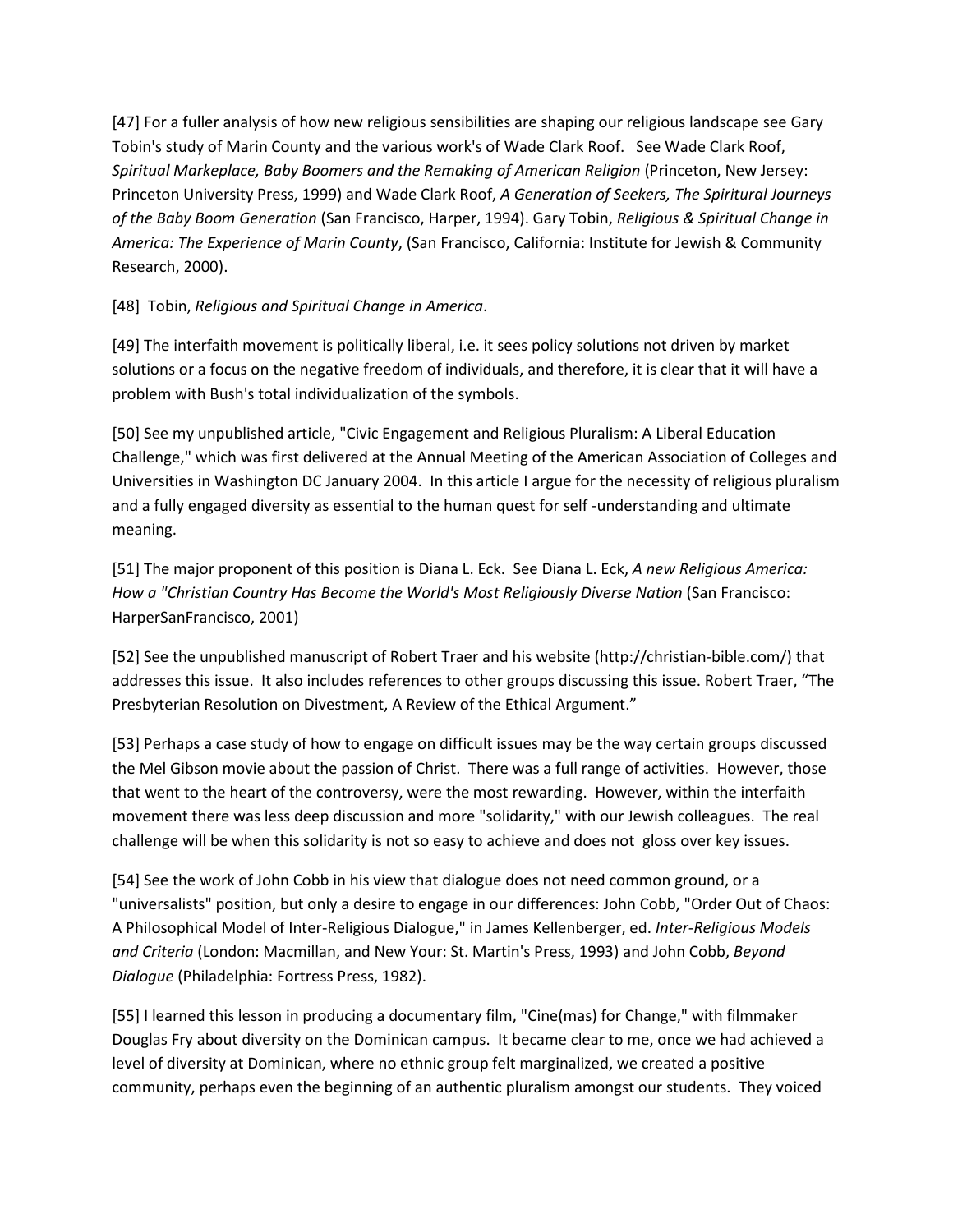the reality of this ideal in their interviews. Are we at this point in our country? There appears to be more mis-trust in our nation as a whole. I do think my experience in the Bay Area suggests that we are trying to achieve this reality in the religious community. It seems we need to sustain it through confessional dialogue.

[56] Gary Tobin, *Religious & Spiritual Change in America: The Experience of Marin County, California*, (San Francisco: Institute for Jewish & Community Research, 2000)

[57] Tobin, *Religious & Spiritual Change in America*, 7.

[58] See the data from the Pew Research Center for the People and the Press on the Internet, and Robert Wuthnow's studies, particularly: Robert Wuthnow, *After Heaven, Spirituality in American, Since the 1950's* (Berkeley and Los Angeles: University of California Press, 1998). Also Gary Tobin's study suggests this. See also the work of Harvey Cox, *Fire from Heaven: The Rise of Pentecostal Spirituality and the Reshaping of Religion in the Twenty-first Century* (Reading, MA: Addison-Welsey, 1995).

[59] I am willing to confess to a little Bay Area ethnocentricity. However, I also think the Bay Area is a magnet for individuals seeking to be in a culture of kindred spirits. The question is what will this "progressive" cultural homogeneity produce?

[60] Robert Bellah will be a keynote speaker at this conference. See the Healing the World web-site: www.pnme.info/.

[61] In Thoreau's *Walking* I see a strong social ethic challenging narrow private interests and built on an interdependence ethic. See also paper delivered at the Pacific Coast Theological Society by Owen C. Thomas, "On Doing Theology During a Romantic Movement." Thomas is less sanguine about the transformation of expressive individualism.

[62] Once I disaggregate the responses the reasons behind these seeming contradictions may be clear.

[63] Alasdair MacIntyre, "How to be a North American," pp. 9-10

[64] I am aware I am changing the nature of my discourse from the analytic to the imaginative at key moments. Bellah has highlighted these different forms of human activity and discourse in his own writing when he talks about the mimetic, mythic, and theoretic. See his unpublished Bellah reader.

[65] A simple answer is that we can be anesthetized by our wealth. We have too much! Yet there seems to be an awareness that this wealth is destroying us. Can the interfaith movement help to accentuate this awareness? I think this is the minimum we need to do. The complex reasons are in need of further analysis beyond what I try to do in this paper.

[66] I realize I am taking a big conceptual and category leap here. But I wonder if utilitarianism as an ethical theory, when pushed to its limits doesn't "become" transformed. Can "means" be transformed by "ends?" By the same "logic," or flight of imagination, can technical reason be transformed into practical or moral reason? I suspect the logic of quantum physics may give us an answer here.